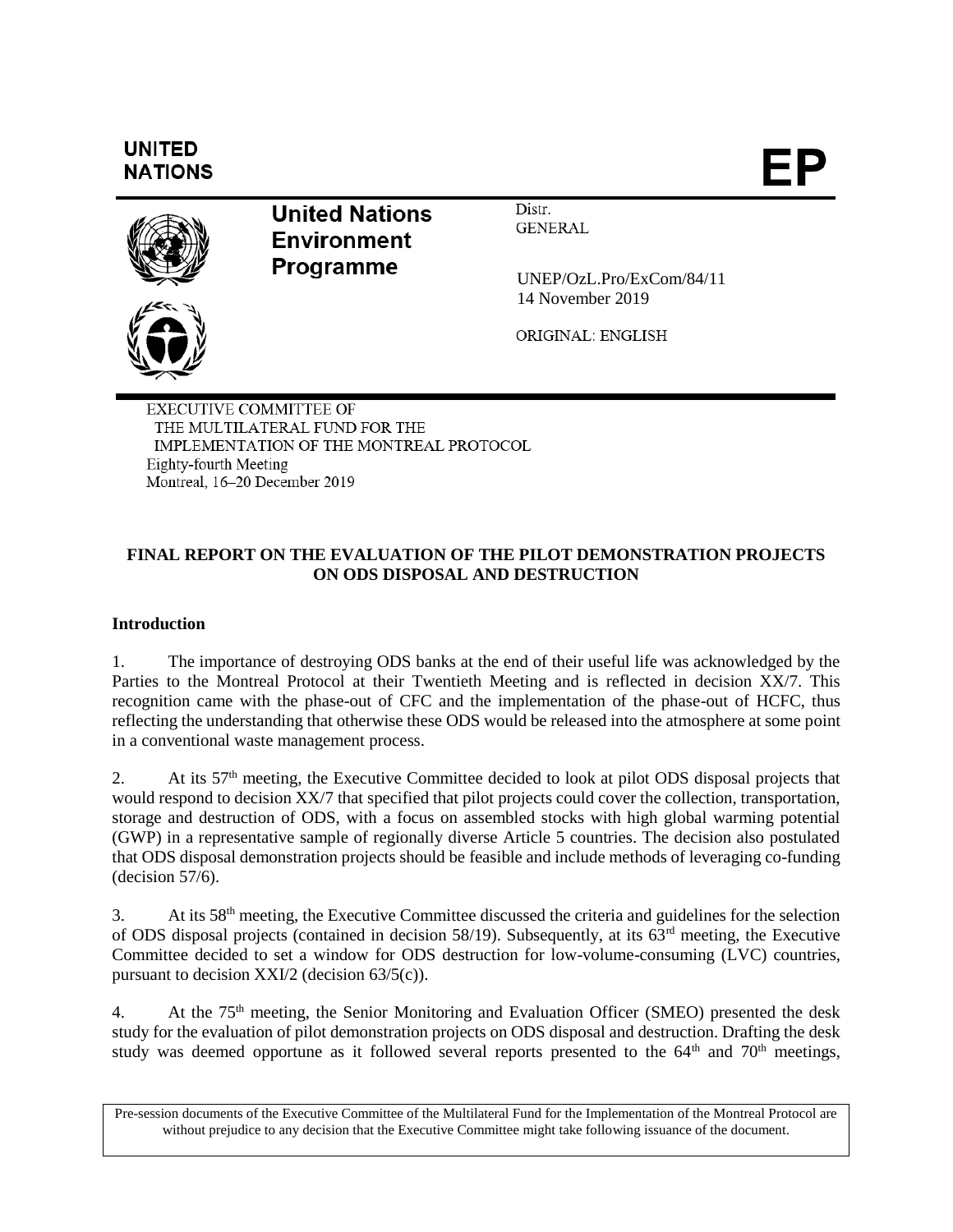summarizing the experience related to the implementation of ODS disposal projects such as collection, training and awareness raising, storage and destruction $<sup>1</sup>$ .</sup>

5. The report pointed out the need to raise awareness among waste management operators on the importance of having detailed procedures for the management and disposal of ODS waste. Logistical planning is a substantial part of the preparatory work for successful disposal of ODS waste. Synchronizing logistical details and procedures for obtaining the required permits is of utmost importance to prevent delays. Regarding the collection method of ODS, the report found that the most practical option seems to be collecting at the regional level, then transferring to a central aggregation point and sending the waste for destruction when a sufficient quantity has been accumulated.

6. At its  $75<sup>th</sup>$  meeting, the Executive Committee postponed the second phase of the evaluation, including field work, due to the premature implementation phase of these projects, and decided to ask the SMEO, *inter alia,* to reassess the projects included in the desk study, when conducting the field study on ODS disposal in a future draft monitoring and evaluation work programme, to provide an update on the status of implementation or completion of the projects (decision 75/8(c)).

7. At the  $82<sup>nd</sup>$  meeting, a synthesis report on the final reports of nine pilot projects on ODS disposal<sup>2</sup>, and two studies for the establishment of a private-public financing system for disposal of ODS was considered by the Executive Committee. During the discussion, members of the Committee noted the overview and summary of these projects and requested that the challenges identified in the synthesis report be considered in this second phase of the evaluation. In the discussion of the draft work programme for monitoring and evaluation in 2019<sup>3</sup>, it was pointed out that when considering the second phase of the evaluation of the ODS disposal demonstration projects, it was important to keep in mind the dimension of sustainability. It was therefore useful to gather further knowledge on the role of waste prevention, for example through the recycling of ODS, which was particularly important in Article 5 countries generating small quantities of waste, and the policy approaches, necessary to have an operational and well-established recovery, recycling and reclamation (RR&R) schemes, in conjunction with ODS disposal and destruction activities. In addition, the application of the concept of extended producer responsibility and how it supported the development of a sustainable business case for waste prevention and collection needed to be explored, as well as the modalities adopted for the implementation of the demonstration projects. Within the context of sustainability, the second phase of the evaluation was approved and contains a sample of five countries selected for field studies (Colombia, Georgia, Ghana, Mexico and Nigeria) and a synthesis report to be presented to the 84<sup>th</sup> meeting in accordance with decision 82/10. The terms of reference for the second phase of the evaluation are contained in Annex I to the present document.

# Evaluation objective and main issues

8. Based on the findings of the desk study, on issues raised in the reports from various countries and on the synthesis report submitted at the 82<sup>nd</sup> meeting<sup>4</sup>, the second phase of the evaluation focused on the sustainability of the results of the ODS disposal and destruction projects implemented, as well as on the contribution of RR&R activities. It also inquired whether the destruction capability demonstrated through the pilot project can move to a sustainable business model and on how this is supported by a legal and regulatory framework and by a public awareness component. It stressed the need for waste prevention mechanisms and on enhancing ownership and responsibility of the stakeholders.

 $\overline{a}$ 

<sup>1</sup> UNEP/OzL.Pro/ExCom/75/10

<sup>2</sup> UNEP/OzL.Pro/ExCom/82/21

<sup>3</sup> UNEP/OzL.Pro/ExCom/82/13/Rev.1

<sup>4</sup> UNEP/OzL.Pro/ExCom/82/21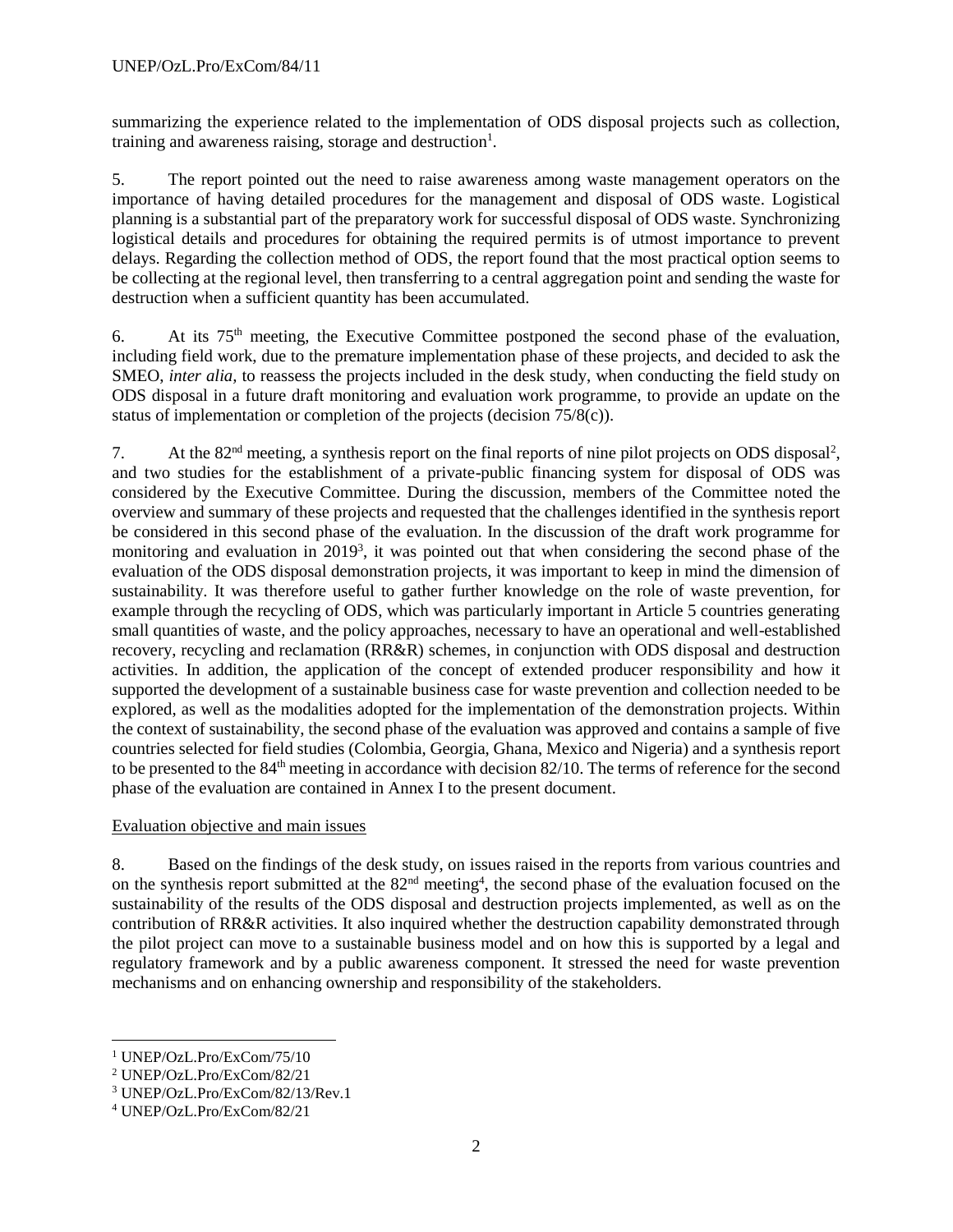9. The evaluation also analyzed the limitations of such a model, the reasons of these and their impact on the productivity and cost effectiveness in destroying ODS. Furthermore, it examined the reasons for delays and summarizes lessons learned from project implementation.

#### Evaluation scope and methodology

10. A sample of countries was selected based on the following criteria: region, implementing agency (IA), approach to destruction (local or export) and the results of the projects. The countries and projects selected are summarized in Table 1.

| PIVICES                                                                                                                          |                                                                                                                                                |                          |                                        |
|----------------------------------------------------------------------------------------------------------------------------------|------------------------------------------------------------------------------------------------------------------------------------------------|--------------------------|----------------------------------------|
| <b>Country/Implementing</b><br>agency                                                                                            | <b>Project focus</b>                                                                                                                           | Meeting<br>approval date | <b>Project</b><br>duration<br>(months) |
| Colombia/UNDP                                                                                                                    | Domestic destruction through certification of<br>three incineration facilities for ODS destruction                                             | 66                       | 36                                     |
| Georgia/UNDP                                                                                                                     | Co-disposal with persistent organic pollutants<br>(POP) waste through export to develop a protocol<br>to be implemented in other LVC countries | 69                       | 24                                     |
| Ghana/UNDP                                                                                                                       | Export to a non-Article 5 country for carbon<br>finance                                                                                        | 62                       | 36                                     |
| Transportation of ODS waste to a centralized<br>facility in Mexico and to the United States of<br>Mexico/UNIDO/France<br>America |                                                                                                                                                | 63                       | 24                                     |
| Nigeria/UNIDO                                                                                                                    | Transportation to a centralized facility for storage<br>before exporting                                                                       | 67                       | 24                                     |

**Table 1. Countries selected for the field missions for the evaluation of ODS disposal and destruction projects**

11. A team of consultants was recruited to visit the selected countries and collect information on implementation and results of the demonstration projects. The consultants used a qualitative approach and collected information from available documents and interviews with various stakeholders as well as from direct observation at project sites. Data obtained in this way was compared for accuracy with other sources of relevant information by the method of triangulation.

12. Each visit produced a country report that was shared with the relevant national ozone units (NOUs) and the Secretariat for comments. This synthesis report summarizes the findings from the five country reports and formulates lessons learned.

# **Evaluation findings**

# Project design

13. The structure and contents of the project proposals were consistent with the criteria stipulated in the guidelines approved by the Executive Committee<sup>5</sup>. The evaluation missions provided additional information as follows.

14. The time needed for preparation of the projects is summarized in Table 2.

 $\overline{a}$ <sup>5</sup> UNEP/OzL.Pro/ExCom/58/19/Rev.1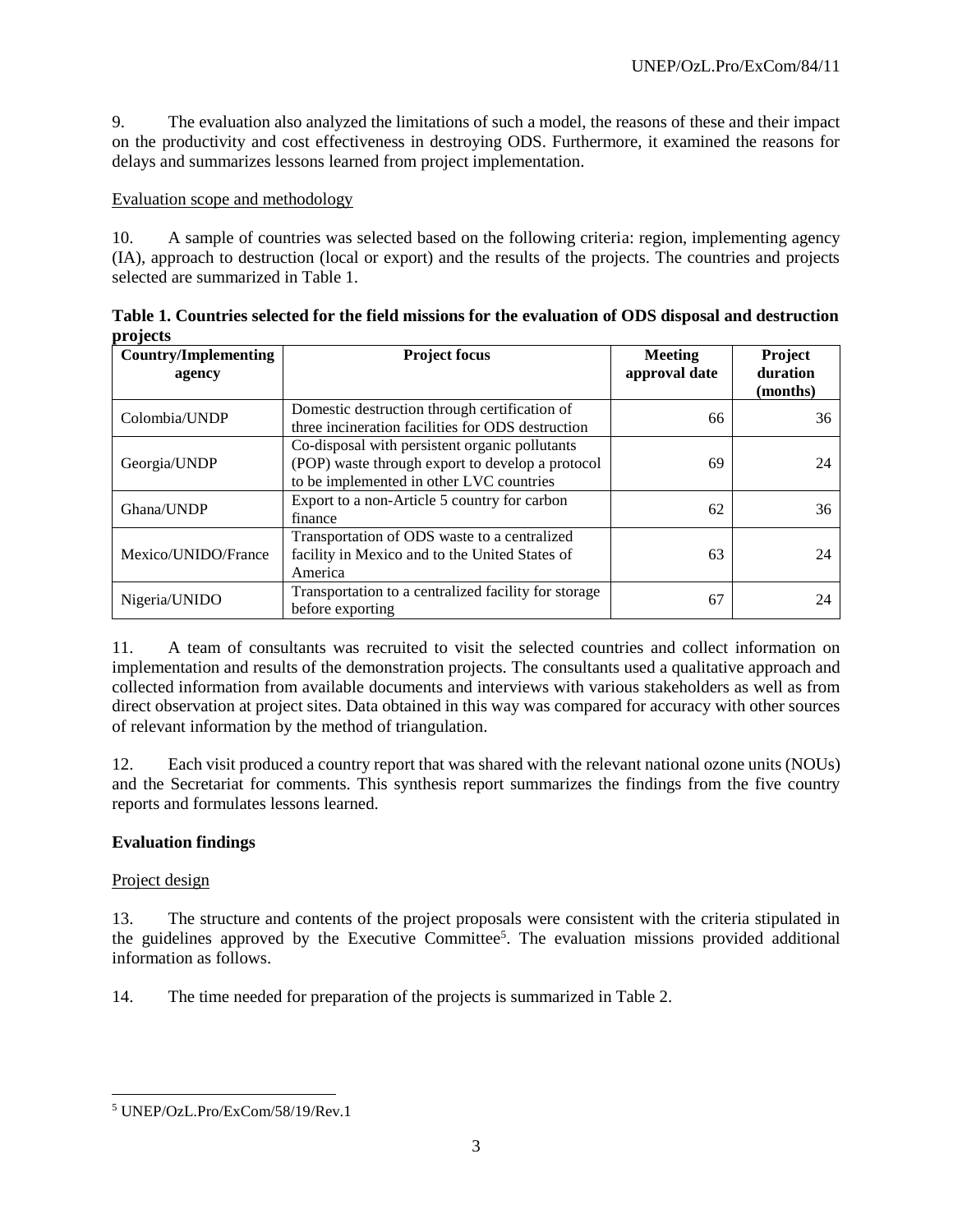| <b>Country</b> | <b>Meeting/approval date</b> | Time                            |           |
|----------------|------------------------------|---------------------------------|-----------|
|                | <b>Preparatory funding</b>   | <b>Project submission</b>       | (months)  |
| Colombia       | 59th /November 2009          | $66th$ /April 2012              | 29 months |
| Georgia        | $64^{\text{th}}$ /July 2011  | $69th$ /April 2013              | 21 months |
| Ghana          | 57 <sup>th</sup> /April 2009 | 62 <sup>nd</sup> /December 2010 | 20 months |
| Mexico         | 57 <sup>th</sup> /April 2009 | $63^{\text{rd}}$ /April 2011    | 24 months |
| Nigeria        | $60th$ /April 2010           | $67^{\text{th}}$ /July 2012     | 27 months |

**Table 2. Timeline for preparation of the demonstration projects**

15. As shown in Table 2, the preparation of the projects took 20-29 months, (i.e., longer than the 12 month standard period for preparation of a main project). The reasons for the longer period for project preparation, were the need to conduct inventories of the already collected ODS waste and to develop synergies with other hazardous waste management and climate change initiatives.

16. The main factor that influenced the design of the projects was decision 58/19 and the specific parameters indicated therein, in particular the stipulation that no funding would be provided for the collection of unwanted ODS. Consequently, the demonstration projects were designed to address the already collected ODS and additional estimated amounts that were expected to be collected under other projects implemented in parallel and funded from other sources (e.g., the Global Environment Facility (GEF)).

17. The two projects in Colombia and Ghana, were designed for local destruction of ODS waste through the rotary kiln incineration and the plasma arc technology, respectively. The three other projects were designed with the objective to export the ODS waste to recognized high temperature incineration (HTI) facilities in non-Article 5 countries.

18. The demonstration project in Colombia had originally been designed for parallel implementation with the GEF-funded project on management of polychlorinated biphenyls (PCB) stockpiles. This suggestion was rejected as the joint destruction of the two types of waste would have a deteriorating effect on the rotary kiln due to excess of chlorine. Also, the time period required to undertake the destruction demonstration aspects of the project and then the transition to a sustainable and self-funded extended producer responsibility (EPR) system has taken longer than anticipated; hence, the project was extended until June 2019 (decision  $79/18(c)(ii)$ ).

19. In the preparatory phase of the demonstration project in Georgia, possibilities for ODS destruction were explored through a survey of existing cement plants. However, the survey results revealed that the owners of the cement kilns were not prepared to upgrade their air-pollution control equipment and introduce a complementary ODS waste feed mechanism because of fears of negative effects on the main production output and the necessary capital investments.

20. Changes had to be made in the approach of the project in Ghana as originally approved. At the preparatory phase of the project, the possibility of export for destruction was found cheaper than the proposed domestic destruction option. However, the export approach was not endorsed by the Government as it wanted to pioneer ODS destruction in the region and requested the IA to continue with the proposal using the plasma arc technology. However, this approach was not deemed feasible and the originally approved plan of the project was modified with the aim to establish a central ODS disposal centre for transport of all collected ODS waste to a HTI destruction facility abroad.

21. Further changes had to be made during implementation of the projects when discrepancies were found between the quantities of ODS estimated for destruction in the preparatory phase and the quantities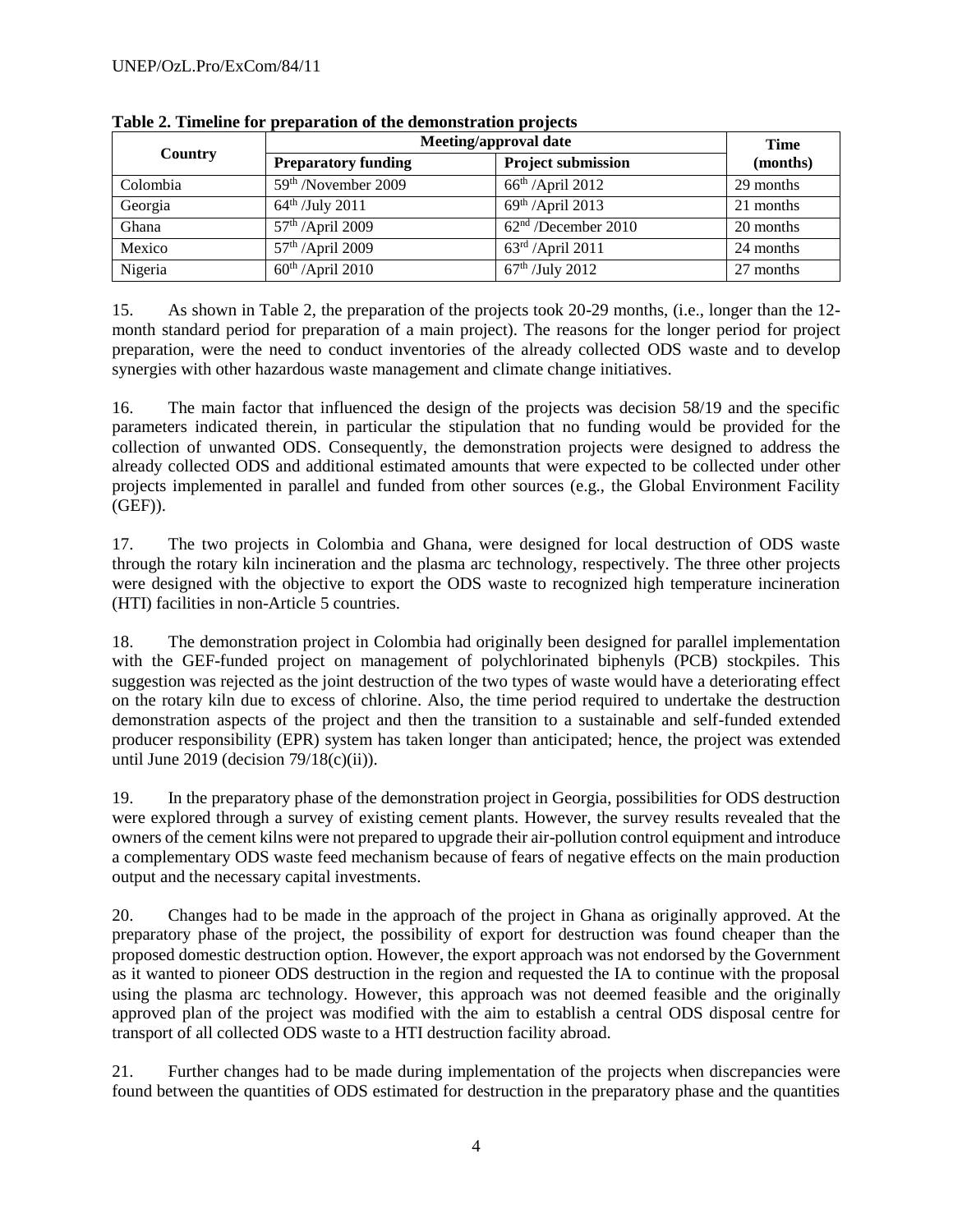actually collected. Due to the lower amounts of collected unwanted ODS, the establishment of the ODS disposal centre was not economically feasible. In Nigeria, the estimated amounts of unwanted ODS from the appliance replacement project were never collected due to the lack of GEF-funding and unavailability of carbon credits that were to be used for additional funding for the appliance replacement project.

22. The implementation of the demonstration project in Mexico deferred from the original proposal after the decision<sup>6</sup> of the Executive Committee to restrict the possibility of carbon credit yield, which in consequence triggered modification of the scope and objectives of the project which were more ambitious. Nevertheless, the core aims of the project were to prove its legal and technical feasibility. The creation of capacity building and testing of possible financial schemes for ODS disposal were maintained.

### Policies and regulations supporting ODS disposal

l

23. Two countries with the demonstration projects designed for ODS waste export to HTI (Ghana and Mexico) already had legislation in place for control of ODS wastes at the time of the projects' inception; hence no amendments of the existing legislation were necessary. The existing regulations allowed for the transportation of unwanted ODS using synergy with other projects for combining the stockpile of collected ODS with other hazardous waste (e.g., pentachlorophenol and obsolete pesticides). Since both countries are signatories to the Basel Convention, there were no legal impediments to the transport to certified HTI facilities abroad once approval was obtained from the destination countries.

24. It was necessary to modify the national hazardous waste regulations in Colombia and Nigeria in order to include ODS waste into the list of waste for the HTI treatment. Legislation was adopted on identification of the legal and technical requirements for establishment of ODS destruction facilities, including requirements for a feeding control system connected with the emission monitoring and rotary kiln operation control systems. Since adoption of the new regulations took longer than expected, the project in Colombia has actually destroyed only a small quantity of ODS during the test burns performed in one of the rotary kilns while a permit from the local environment authority to begin with a full scale destruction was still under consideration at the time of the field mission.

25. At the inception of the demonstration projects, there were no supporting legal frameworks for management and recycling of waste electrical and electronic equipment (e-waste) in any of the project countries. However, the work on such legislative measures started in Colombia, Ghana, Mexico and Nigeria in parallel with the implementation of the demonstration projects and has reached some milestones. The formulation of e-waste regulations conducive to management and disposal of unwanted ODS in the other country started later and is currently on-going.

26. Since the inception in 2013, the development of a national EPR system in Colombia has progressed to the point of transition from the voluntary pilot phase to the incremental implementation of a mandatory system. The EPR initiative is supported by relevant legislative and regulatory measures and by financial incentives related to value-added tax reductions and energy efficiency incentives applicable to equipment replacement. The NOU in Colombia coordinated the development of the EPR system within the overall regulatory and policy framework of the national initiative on integrated e-waste management.

27. The new ozone regulations in Nigeria, enacted in 2016, stipulate provisions for mandatory destruction of wastes, provide guidelines for operation of destruction facilities including emission limits

 $6$  Decision 63/28(c): "Any marketing of greenhouse gas (GHG) emission reductions generated by or associated with the project would be subject to a decision by the Executive Committee".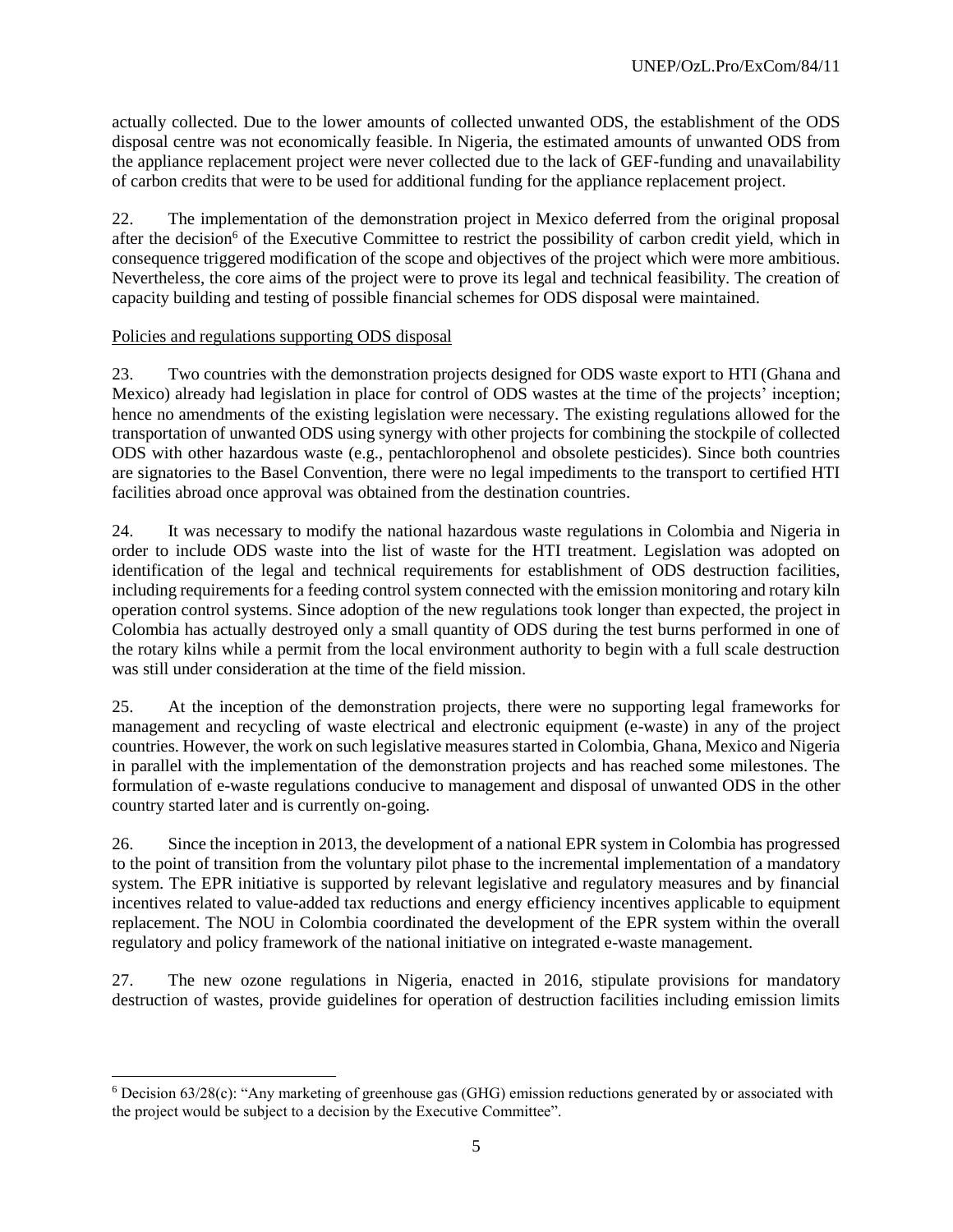and extend responsibility of end-of-life (EOL) waste equipment to producers and suppliers. Moreover, EPR regulations are now in place for the electronic/electrical sectors.

28. The common factor in all five countries was that development of national policies on ODS waste disposal and destruction closely followed relevant international policies (e.g., of European Union) and were adjusted to fit the local conditions.

# Approaches in ODS waste collection

29. The sources of ODS waste included energy efficiency programmes for electrical appliances, confiscation of illicit ODS at customs, EPR programmes, as well as implementation of ODS phase-out projects (through national phase-out plans and HCFC phase-out management plans (HPMPs)). National refrigerant RR&R networks had been created under the previous MLF-funded projects in all five countries. The number of the RR&R centres ranged from two centres in Georgia to fourteen centres in Mexico. In four countries, unwanted ODS for the demonstration projects were collected through the national RR&R networks. Ghana was the only country that did not have operational RR&R centres and unwanted ODS was to be collected in two privately owned servicing and dismantling workshops. However, instead of the estimated 7 tonnes of ODS waste, the actual collected amounts were only 406 kg from the GEF project and from refrigerators confiscated by the customs.

30. Since the end of the CFC phase-out, the RR&R centres experienced a growing interest in recycling of refrigerants as a result of a rapid shift of some end-users to alternative refrigerants and a growing demand for recycled CFCs driven by the absence of virgin CFC refrigerants on the market. However, from that time the RR&R centres also started to accumulate unwanted ODS as part of the recovered refrigerants was found not suitable for recycling and/or reclamation due to excessive contamination resulting from use of aged refrigeration and air-conditioning (RAC) equipment and, in some cases, also to poor equipment maintenance practices.

31. A partially decentralized (regional) approach in storage was implemented under the project in Mexico where one of the main sources of ODS waste stockpiles was the home appliances replacement programme (HARP). Over a hundred of HARP scrapping centres were in operation and shifted their unwanted ODS to the national recovery and recycling network composed of 14 RR&R centres along the country.

32. The total amounts of collected ODS waste included in the project proposals were calculated on the basis of the inventories of unwanted ODS collected and temporarily stored in various storage facilities in the project countries. The inventories had been carried out about two years before the actual approval and start of the demonstration projects.

33. Information on the types and amounts of collected and estimated ODS waste at the inception as well as on the amounts actually destroyed in the five demonstration projects is summarized in Table 3.

| Country  | <b>Type of ODS waste</b> | Amounts planned (mt)               | Amounts destroyed (mt)                        |
|----------|--------------------------|------------------------------------|-----------------------------------------------|
| Colombia | CFC-11 and CFC-12        | 11 collected $+103$ estimated      | 15.1 (domestic HTI)                           |
| Georgia  | Various CFCs and HCFCs   | 2.13 collected                     | $1.47$ (export)                               |
| Ghana    | $CFC-12$                 | 1.8 collected $+13$ estimated      | $1.2 + 1.0$ (export)                          |
| Mexico   | Various CFCs and HCFCs   | 119.7 collected $+47$ estimated    | 74.1 (argon plasma arc)<br>39.1 (cement kiln) |
| Nigeria  | $CFC-12$                 | $66.5$ collected $+17.5$ estimated | 1.5 (domestic rotary kiln)                    |

**Table 3. Types and planned total amounts of ODS waste addressed by the demonstration projects**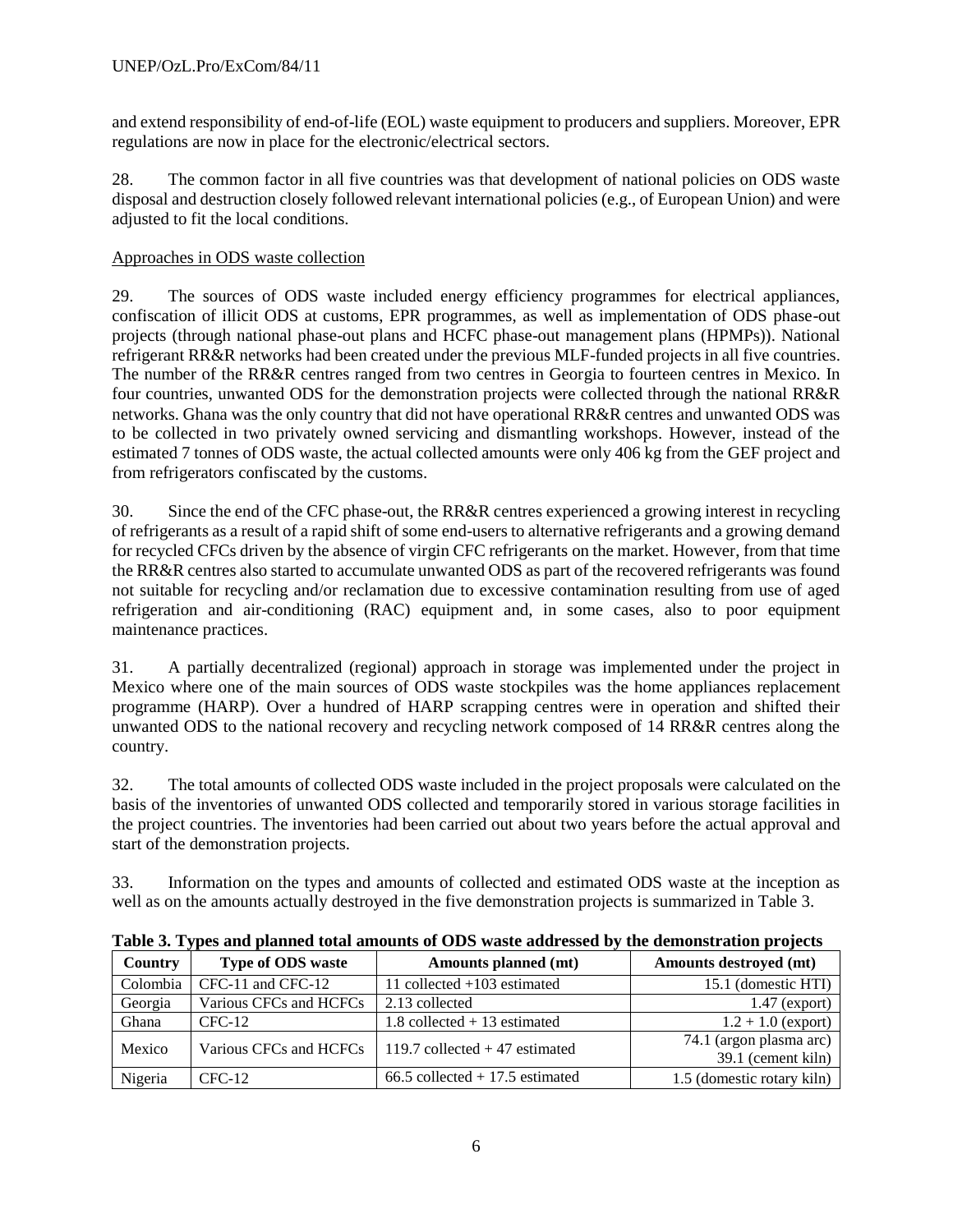34. The implementation of the projects revealed that the estimates of unwanted ODS stocks obtained through the national inventories were unreliable and sizeable discrepancies were found between the quantities of unwanted ODS reported in the pre-project inventories included in the project proposals and the amounts of ODS waste actually found available for disposal during implementation of the projects. In addition to the inaccuracy of the inventories, other reasons for the discrepancies included lack of containment tanks of sufficient size for storing unwanted ODS, deteriorated condition of available gas cylinders and mishandling of the ODS waste stockpiles that collectively caused venting of the previously collected refrigeration gases to the atmosphere.

35. The greatest divergence between the planned and actual ODS waste quantities was found in Nigeria where the amount indicated through the initial inventory was 84 mt of ODS (CFC-12) while the actual amount found was only 1.5 mt. The contradiction was attributed to mistaken reporting of 40 mt of halons as CFC-12 as well as to losses of the actually collected ODS through leakage or venting.

36. In addition, the quantities of ODS waste generated during the implementation of the projects were also lower than the initial pre-project estimates due only to modest capture of unwanted ODS from the early stages of the energy efficiency programmes and the ongoing R&R operations. The underlying assumption made initially was that the large majority of the generated ODS waste would be CFC-12 and CFC-11 both in concentrated form as extracted refrigerant or from waste foam. However, the implementation experience has shown that a major portion of refrigerants captured in the EPR systems was HFC-134a that was largely returned for reuse through refrigerant reclamation procedures.

### Approach in transportation and storage of ODS waste

37. There were several approaches used for transportation and storage of ODS waste in the project countries. The simple approaches taken in Georgia and Nigeria were based on the transport of the collected ODS waste for temporary storage at large national RR&R centres before initiating the activities on final disposal. In Georgia, a local refrigeration association was contracted to implement the transportation and aggregation of unwanted ODS and prepare the ODS waste for export shipment abroad.

38. A scheme for on-going collection and storage of refrigerant gases was pursued under the refrigerator incentive/rebate scheme in Ghana, where the national ODS collection centre (NOCC) was created as a dismantling facility for collection of rebated refrigerators and degassing of the refrigerants. However, this arrangement had only a limited duration. After a forced shut down of NOCC, the project team had to establish for collection of the ODS waste a temporary ODS decanting and export centre within the national RAC centre of excellence funded by the Ghana HPMP.

39. In Mexico, unwanted ODS banks were spread along the country among the HARP centres, customs warehouses, pharmaceutical industry facilities and RR&R centres. In order to comply with the relevant regulations and provisions related to handling, transport and disposal of such materials, the ODS banks were further consolidated in large containers and in key locations and were handled by a single authorized service provider. This approach eased the logistics for transport and storage and the monitoring of the unwanted ODS destruction.

40. Transport of ODS waste from the collection points to central storage facilities, in the projects evaluated, was conducted by authorized local hazardous waste operators in line with the conditions and requirements of the national policies for movement of hazardous waste. The refrigerant gases collected and sent to the central storage in Ghana and Nigeria were in disposable refrigerant cylinders. Although a small part of the collected ODS was later decanted into reusable cylinders, the majority of the ODS waste remained in disposable cylinders. All reusable as well as disposable cylinders were transported to the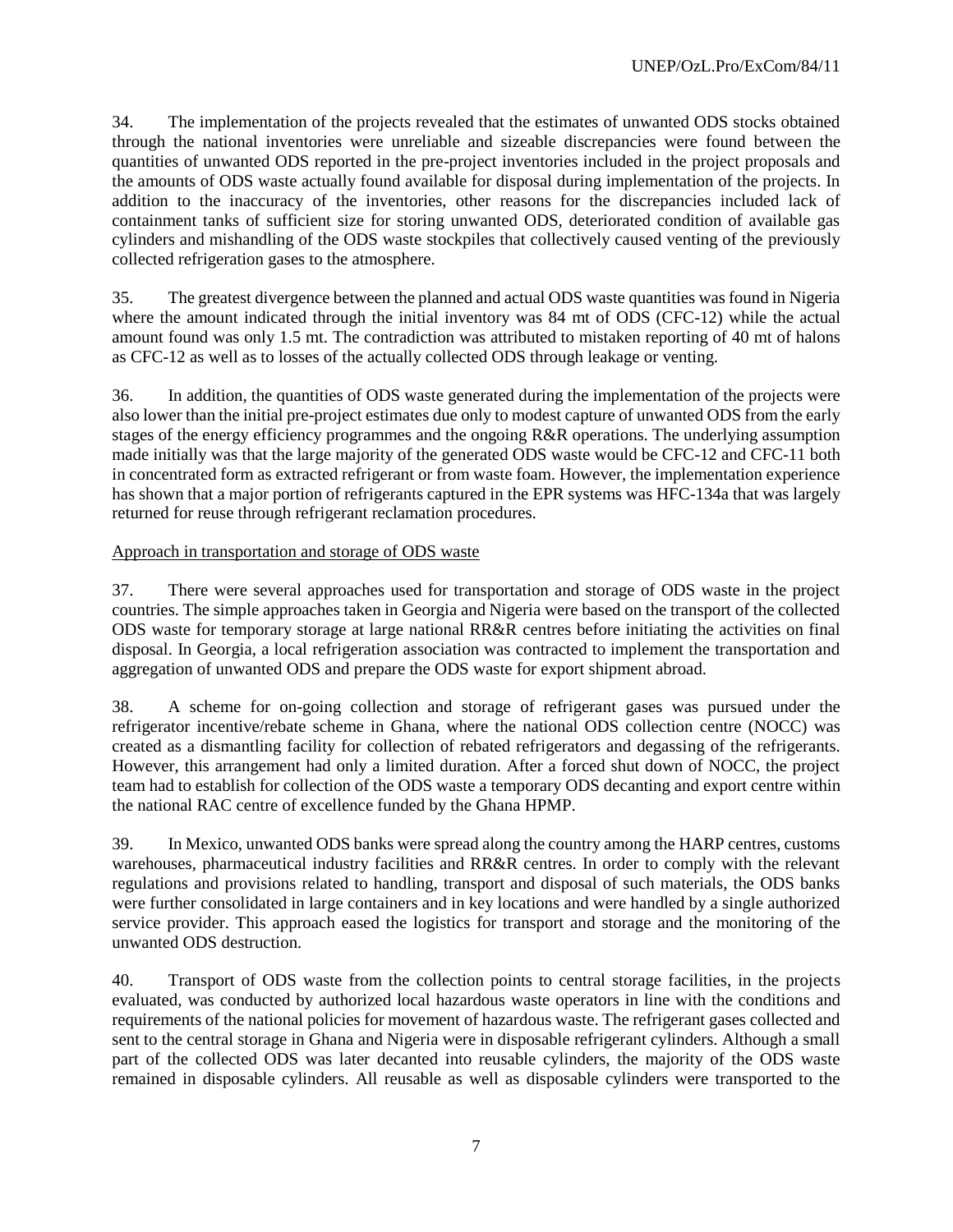designated national destruction facility. Since all transportation of ODS waste was done within the country the Basel Convention requirements did not apply.

41. Further transport of the aggregated ODS waste from the project countries to the destruction facilities abroad was performed by international contractors selected on basis of international tenders organized by the IAs. Local hazardous waste operators were subcontracted to cooperate with the international contractors on preparation of the stored ODS waste for transboundary shipment, in particular they assisted in operations for transfer of the ODS into refillable international organization for standardization (ISO) containers and in the process of obtaining the necessary permits for the export of the waste in line with the requirements of the Basel Convention.

### Approaches in final destruction of ODS

42. A detailed technical assessment was conducted in Colombia on three companies with rotary kiln facilities and one with a cement kiln. As the latter one refused to participate, the company best equipped for the rotary kiln destruction option was selected. Test burns were undertaken at the selected facility in three stages with the aim to optimize the ODS waste feed rates and calibrate emission monitoring systems.

43. The test burns proved to be a very important aspect of the Colombian project as they provided a basis for establishment of ODS destruction protocols and have supported the domestic destruction facilities in their efforts to meet international standards. The results of the test burn also served as a starting point for the development of specifications required for the modifications of the rotary kilns.

44. Apart from the projects in Colombia and Ghana designed for domestic destruction of ODS, the other three projects were designed for export to an internationally recognized destruction facility abroad. At some point in their respective projects' preparation and/or implementation, the project teams in Georgia, Mexico and Nigeria made an assessment of available options for domestic destruction, which led the latter two countries to ultimately change the original plan and selected domestic ODS destruction options.

45. There were no facilities for local ODS destruction in Mexico at the project preparatory phase. During the international tender for shipment of aggregated ODS waste to a special destruction facility in the United States of America, it was found that the budget's transport costs were underestimated. Costs of consolidation and aggregation of the collected waste at the central domestic storage as well as fees related to the environmental insurance policy and to requirements related to transboundary movements of hazardous waste had not been fully considered in the project budget either.

46. The repeated international tender resulted in a bid from a Mexican enterprise that had just acquired a permit for ODS waste incineration using a state-of-the-art plascon argon plasma arc technology. Therefore, this bid was subject to a comprehensive technical evaluation and subsequently the company was contracted to perform the destruction of the first batch of ODS waste.

47. In 2015, one cement manufacturing company in Mexico obtained authorization for co-incineration of ODS in the cement kiln at one of its production facilities. Based on another international tender, the IA contracted the company to provide ODS destruction services in the cement kiln for the second batch of ODS waste. Since the proposed total price of the service was above the available project budget, the contractor was approached with a request to reduce the unit price per kilogram ODS to be destroyed. As the company was unable to provide any discount, it was agreed to reduce the amount of ODS waste for the co-incineration.

48. As Nigeria did not have a licensed facility for ODS destruction, the original solution chosen for the disposal of ODS waste was shipment to an internationally certified destruction facility. However, due to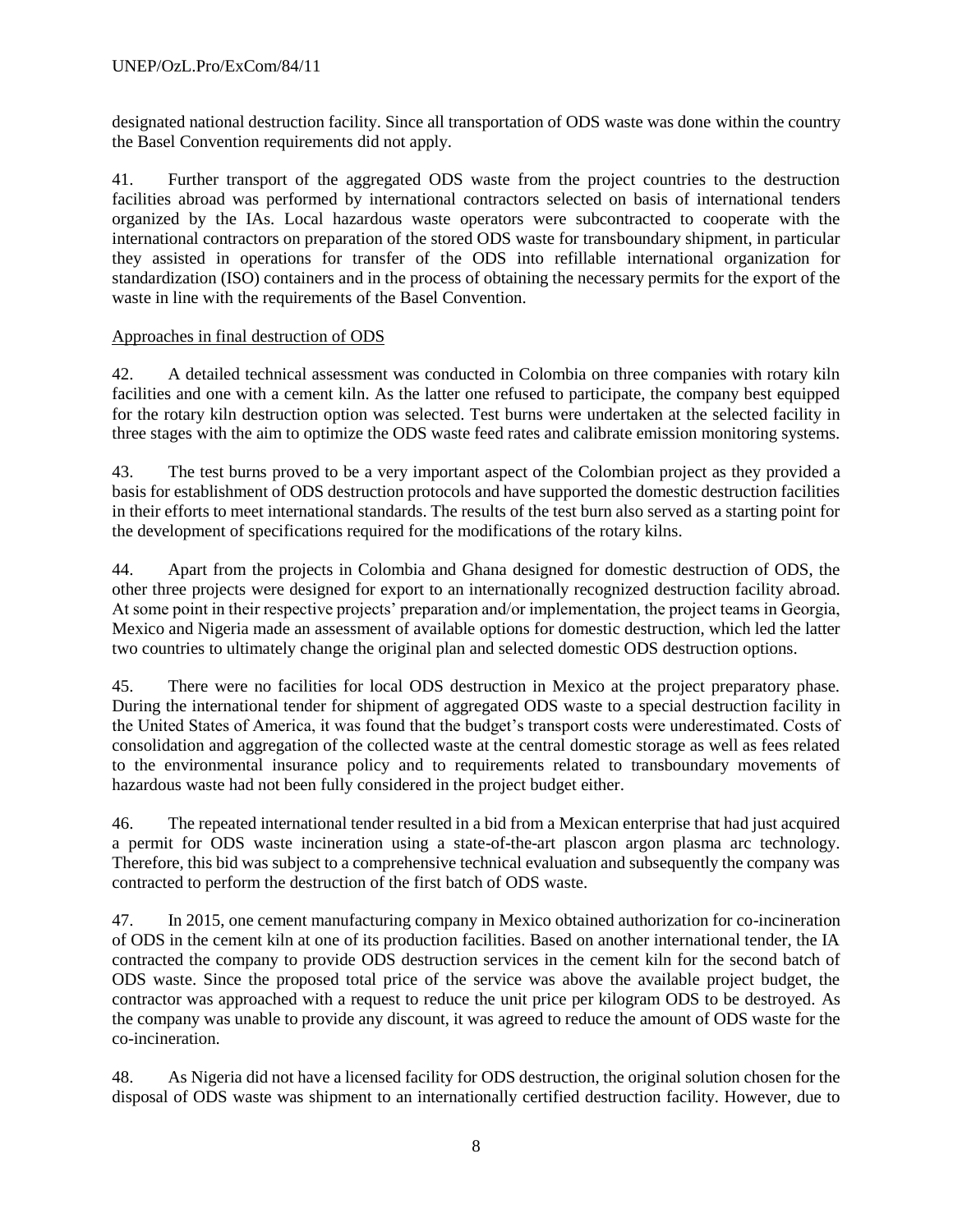the discrepancy between the estimated amount of ODS waste and amount collected (much lower than planned), this approach was not cost-effective. Hence, officials from the Government and the IA inspected four hazardous waste disposal facilities in the country and invited two of them to bid for the disposal of waste ODS waste under the project.

49. The company selected to provide the ODS destruction services in Nigeria had a proven track record of hazardous waste management for multinational companies as well as specific experience in managing unwanted ODS from collection to recycling. After the company had modified their facility at their own expense, it was certified as an ODS destruction facility by the Ministry of Environment and will be seeking European Union certification as an ODS destruction facility in the near future.

50. In the preparatory stage, the project team in Georgia found that the country did not have special facilities with technical capacities and means for local disposal of unwanted ODS waste, apart from cement kilns. However, the main reasons for which the cement industries refused to participate in the disposal activities were low streams of generated ODS waste and high capital costs required to equip the cement kilns with relevant technical means for ODS waste disposal and emission control. Consequently, the export of unwanted ODS abroad remained as the only viable final destruction option and transport to a HTI facility in France was pursued on following an international tender.

51. The export for final disposal of the ODS waste from Georgia was conducted by an experienced international contractor strictly in line with the Basel Convention requirements. The accumulated ODS were re-packed into ISO containers purchased specifically for the transport. All activities (re-packaging, transport and destruction) were accompanied by the required documentation, mandatory insurance, transit permits, as well as waste acceptance and disposal certificates by the disposal facility.

52. The export of ODS from Ghana was affected by the forced shutdown of the national ODS collection centre impacting the export preparations of the accumulated ODS waste to a selected destruction facility in Poland. All waste materials, specifically CFC-12, was collected and transported to the ODS collection centre in the Accra technical training center. Some ODS was decanted into recycling cylinders however the majority remained in disposable cylinders. From there, these recycling cylinders along with disposable ones were transported to Port Tema for export. Veolia, the shipping company, accepted both the disposable and the recovery cylinders for export to their facility in Poland (it is worth noting that the Basel Convention does not specifically exclude reused disposable cylinders for transportation).

# Monitoring and verification of the destruction

53. Two different approaches in monitoring and verification were observed in the demonstration projects. For the projects in Georgia and Ghana, which exported the ODS waste for destruction abroad, verification of the amounts of ODS actually destroyed was provided by means of special disposal certificates issued by the respective disposal facilities to the waste management company assisting with the waste transfer process and transferred to the national authorities and the IAs.

54. The approaches in monitoring and verification for Colombia, Mexico and Nigeria that opted for domestic waste destruction, varied in complexity. A relatively simple approach was adopted in Nigeria where the local destruction facility provided a verification report upon completion of the destruction of all the ODS waste material. In Colombia, the national regulations require inclusion of a monitoring and recording system for ODS destruction; therefore, the demonstration project incorporated features of such system to ensure tracking of ODS waste origin and verification of the destruction performed by an independent auditor.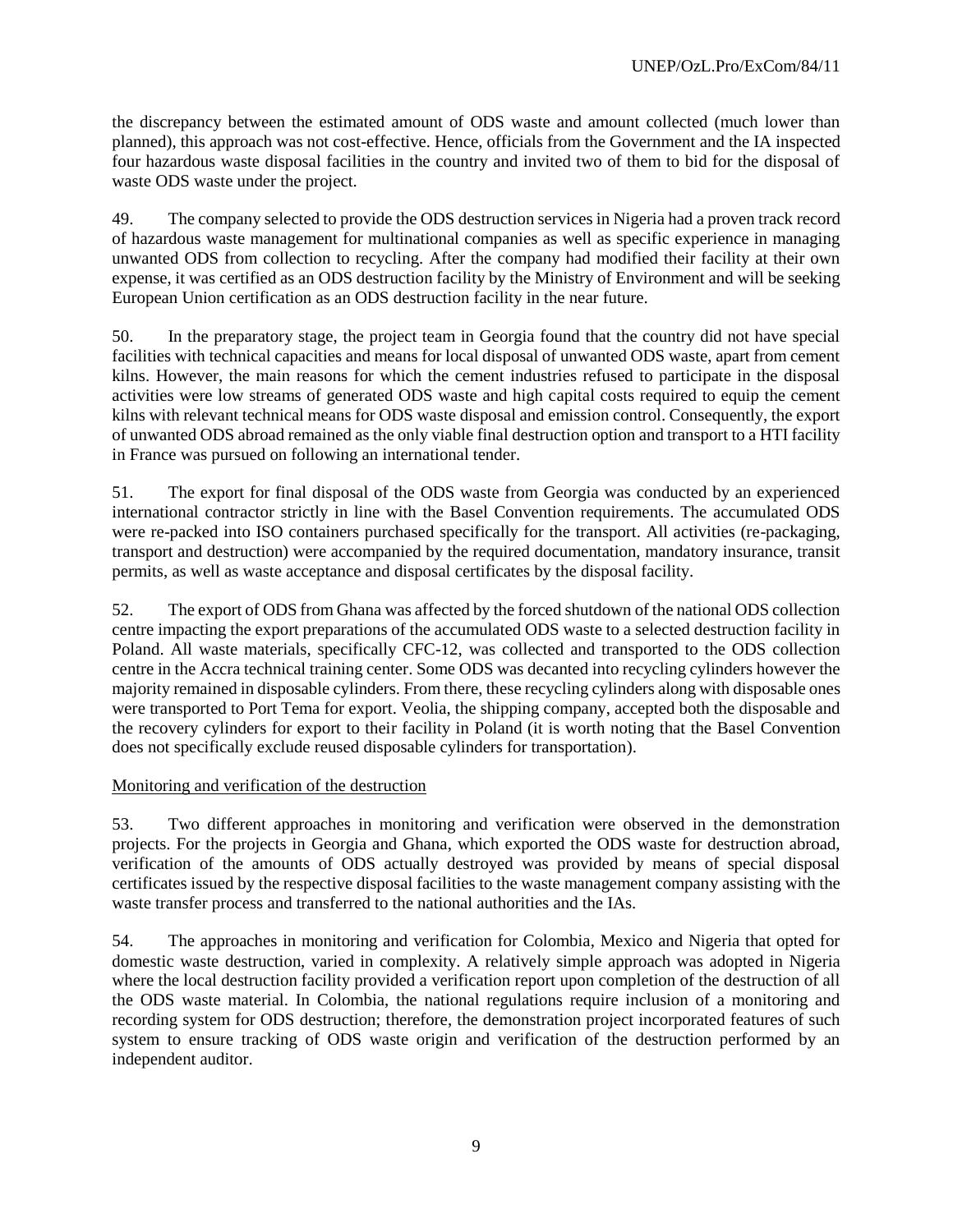55. The project in Mexico established a multifaceted monitoring, registry and verification (MRV) system that involved a series of activities to verify the amount of unwanted ODS destroyed and ensure fulfilment of provisions for safety and environmental protection. The MRV system integrates tracking down and detailed reporting related to the information regarding the quantities and specifications of unwanted ODS to be destroyed, the information of transport service providers from the generation point source to the destruction facilities. It also allows the destruction facilities to report the detailed results of the destruction. Finally, the authority is enabled to check and validate the information and issue the destruction certificate as the final evidence of the ODS disposal.

# Technical assistance and training

56. On inception of the five demonstration projects, the IAs in each country organized a capacity building and awareness workshop for representatives of all stakeholders involved in the preparation for the ODS waste destruction, including the NOU, agencies of the Government in charge of dealing with hazardous waste, the national RAC association, and enterprises. Participation in the workshop gave the attendees a good insight into the background of the project, roles of various actors and requirements for safe handling, collection, transport, aggregation and storage of ODS wastes. In Ghana, the inception workshop resulted in development of a set of three methodological guides that were printed and distributed to relevant project stakeholders.

57. During implementation of the projects, specific training and information workshops were organized in different formats for a variety of audiences including officials of the Governments, RAC technicians, workers of the hazardous waste transport companies and staff of the ODS waste collection points. This was often carried out in close synergies with parallel projects funded by other donors such as GEF and bilateral agencies (e.g., Government of Germany).

58. In Ghana, a training workshop was conducted under the project for RAC technicians on proper dismantling procedure and refrigerant recovery from domestic appliances. These technicians were sent to work at the two newly established dismantling facilities. Furthermore, seminars were provided under the GEF energy efficiency programme for over 300 salespersons of retail merchants who had been selected to partake in the refrigerator rebate scheme. The participants were trained on safe handling of appliances for delivery and what conditions applied in order to accept EOL equipment under the rebate programme.

59. In Mexico, extensive training scheme was provided for 14 technical schools on topics such as analysis and detection of ODS, recovery methods and good handling practices, and ODS environmental impact. About 360 people were trained, including technicians from the equipment collection and RR&R centres and officers involved in the national HARP. The activities of the RR&R training programme reportedly brought along a more than 100 per cent increase in the ODS recovery rates per appliance leading to the collection of additional 35 tonnes of refrigerant waste for disposal. Training was offered to more than 100 environmental inspectors and about 40 customs officers.

60. Technical and legal assistance to RR&R centres as well as destruction companies were also provided under the projects. The NOU of Colombia technically supported all processes of revision of the legislation as well as other actions referred to the management of electrical and electronic equipment. An international consultant with expertise in the destruction of refrigerants as well as management of waste electrical and electronic equipment was contracted to provide oversight of the destruction project.

61. The national refrigeration association in Georgia, as part of its assignment in the demonstration project, used the project funds for calibration of the gas chromatograph in the Georgian RR&R centre and facilitated the analyses of the accumulated ODS waste as part of the preparatory activities for the ODS re-packing and shipment.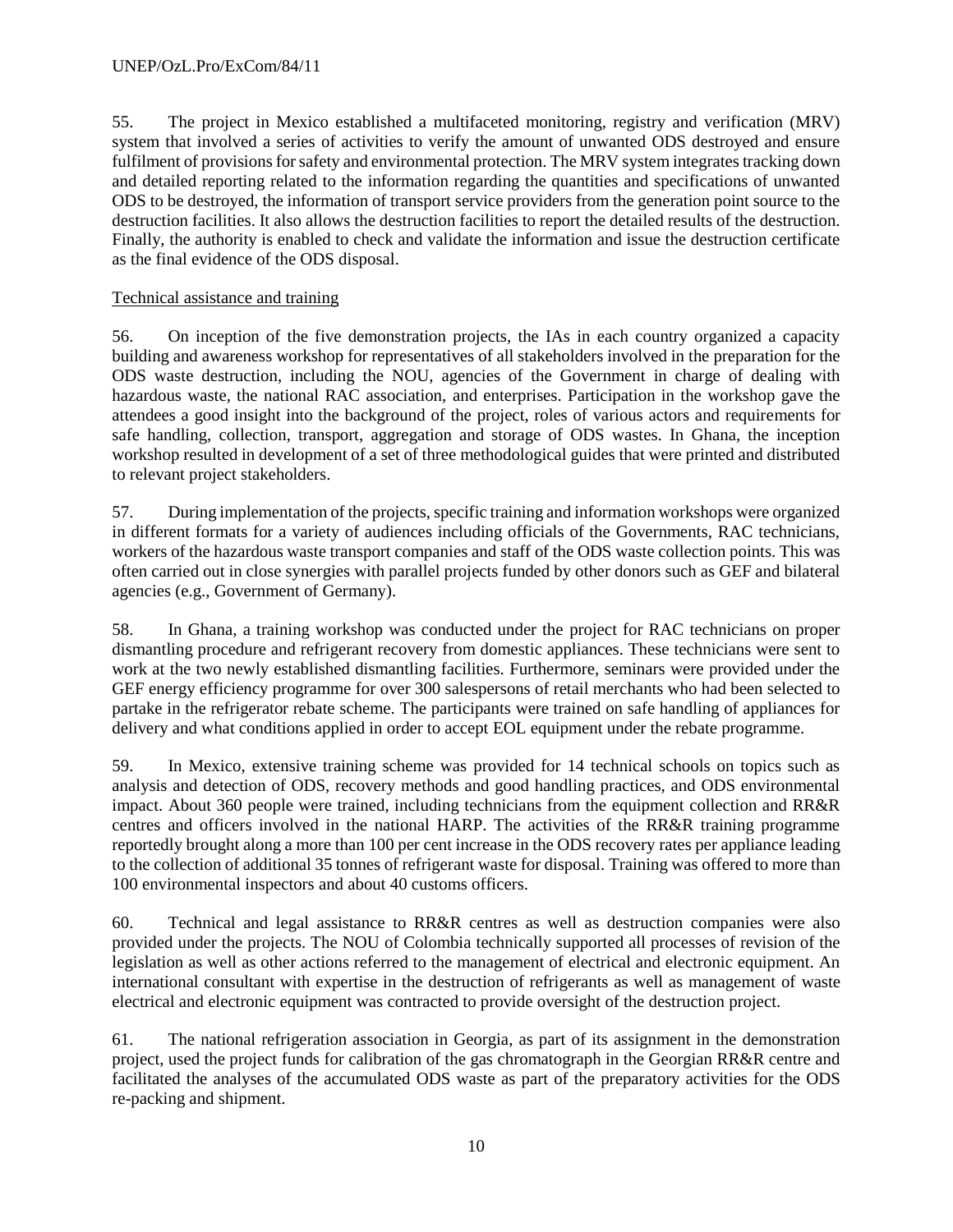# Financial aspects

62. Apart from demonstration of practical use of best available techniques/best environmental practices (BAT/BEP) for ODS waste disposal, the other purpose of the projects was to demonstrate various financing and co-financing options. Experience from implementation of the projects provided valuable insight into feasibility and sustainability of the various business models employed.

63. The funding for the demonstration projects provided by the Multilateral Fund (MLF) appeared to be sufficient for the planned activities with the exception of the project in Mexico where the costs of consolidation and aggregation of ODS waste at central storage were not thoroughly taken into account in the project financial planning. Furthermore, fees related to the environmental insurance policy and to the requirements for transboundary movements of hazardous waste had not been considered either. Consequently, the project budget was found underestimated and could not cover the planned export of the already collected ODS waste to an accredited destruction facility in the United States of America.

64. The demonstration projects for Ghana and Mexico originally included a co-financing leverage through sales of carbon credits in the voluntary carbon markets and thus proposed to develop a system that would use carbon credits resulting from the ODS to be destroyed in order to scale up the projects. However, as mentioned in the project design sub-section, decision 63/28 made any marketing of GHG emission reductions generated by or associated with the project subject to a Committee decision, hence the original scope of the project in Mexico was modified to consider other co-financing options.

65. There was a limited use of voluntary carbon markets under the project in Ghana. After the export shipment of the bulk ODS waste that was covered by the project funds, about 1 tonne of unwanted refrigerants remained under custody of the central ODS storage facility in Ghana. Upon obtaining an import permit from the United States Environmental Protection Agency, this stock of ODS waste was exported using the voluntary carbon markets financial mechanism at no cost to the project. The pilot use of the carbon financing proved existing interest of the private sector to continue exploring the carbon financing options in the future.

66. The line ministries in all five countries provided in-kind co-financing contributions that mainly referred to preparation or modification of the legal framework necessary for the collection, aggregation and disposal of ODS waste. For the projects in Colombia, Mexico, and Nigeria, parallel financing matching the MLF funds was obtained through the respective national schemes for replacement of RAC equipment.

67. Sizeable co-financing for the project in Mexico was provided by ODS generators that paid the transportation of unwanted ODS from the source points to the destruction facility. The co-financing was achieved through collaboration among all main actors in the project, namely the Government, ODS generators and service providers, which allowed destruction of a larger batch of ODS waste to be covered by the project budget. It also proved feasibility of such co-financing as material scrapping and recycling activities performed by the RR&R centres were key to a financial support of these enterprises. Consequently, such a scheme increased the overall environmental benefits of the project.

68. Considerable co-financing was secured under the project in Colombia through cooperation with the national EPR system. The latter had been developed as part of the national initiative on integrated waste electrical and electronic equipment management and set up a formal waste collection system in addition to existing recovery and recycling actions done through the HPMP. The co-financing contributions were provided by all actors in the process of ODS waste collection, transport and destruction. ODS waste holders paid for transportation to the collection centres; licenced waste collection operators purchased additional tanks, refrigerant identifiers and recovery machines required for the collection and aggregation of ODS waste; RR&R centres contributed with the laboratory analysis on characterization of the waste refrigerant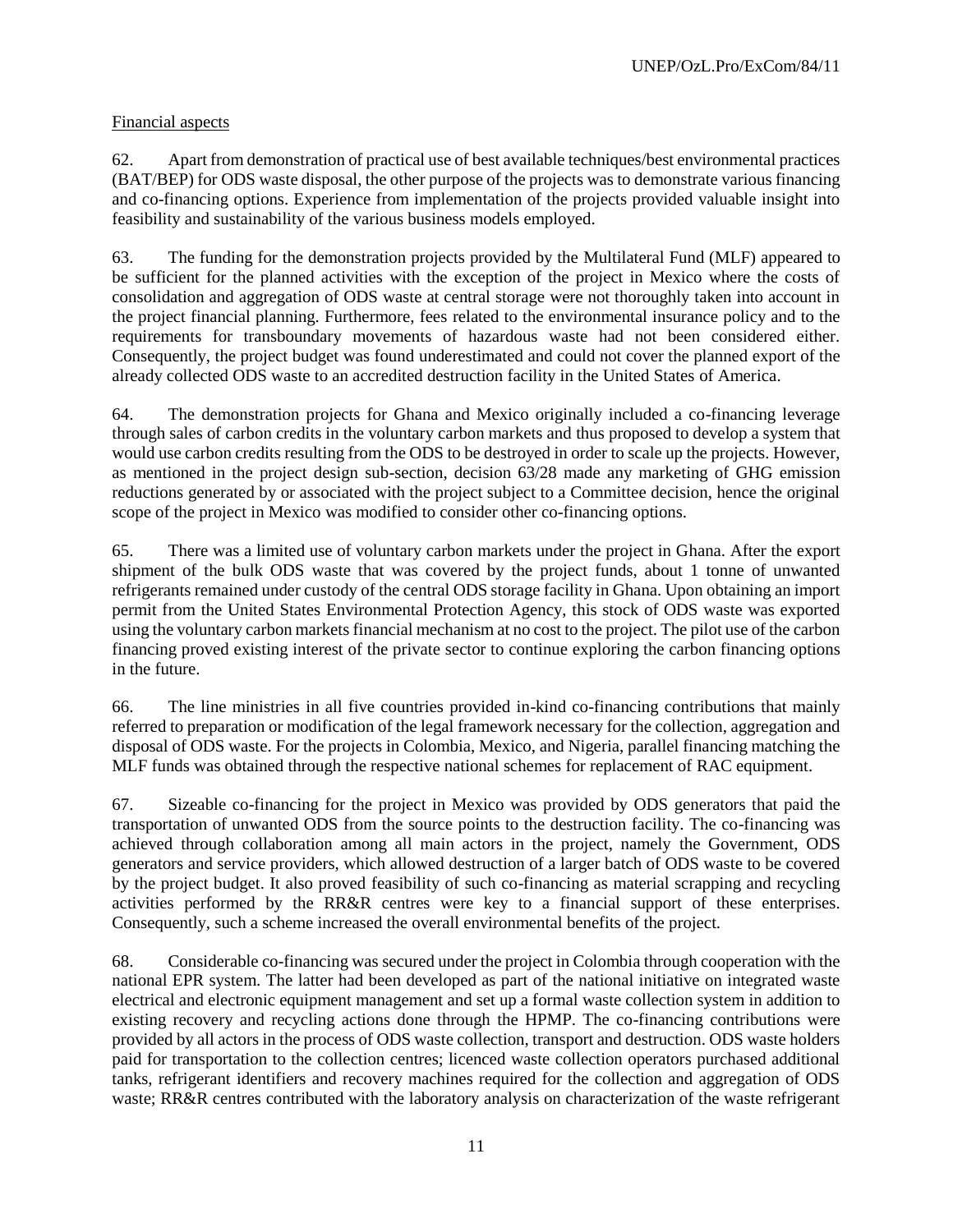for the test burns by gas chromatography; and the destruction facility paid for a part of the modification of the rotary kiln and contributed with the costs of labour involved in the destruction operations.

69. The demonstration project in Georgia was designed to benefit from a coordination of activities with the GEF/UNDP POP pesticides disposal project that had already started. This expectation has fully materialized and savings were achieved through cost-sharing between the two projects in several activities, namely revision of legislative frameworks related to hazardous waste management, implementation of one joint tender process for disposal of combined POPs and ODS waste, joint launching of waste export notification through the governmental departments and management and logistics costs for handling the combined wastes by a selected international waste management company.

70. Further improvements of the cost-effectiveness of the project in Georgia were achieved through the division of responsibilities between the international contractor, which assumed responsibility for securing the actual export and destruction operations on the ODS waste abroad, while the local RAC association prepared the collection of ODS waste for export.

71. Apart from the disposal of the concentrated sources of unwanted refrigerants, two projects tested also the possibilities for the disposal of diluted sources of ODS chemicals in the form of polyurethane (PU) foam, based on CFC-11 and HCFC-141b. The project in Colombia established the cost-effectiveness for destruction of CFC-11 and CFC-12 at less than half of the maximum cost-effectiveness threshold established by decision 58/19. However, the same project found the cost-effectiveness of PU foam destruction approximately four times higher than the threshold and therefore the destruction of PU foam would not be considered feasible for domestic destruction within the current EPR system framework.

72. The destruction of the PU foam waste was also deemed unfeasible for export in Ghana. The PU insulation and plastic materials collected from the dismantled refrigerators could not be included in the two shipments for destruction from Ghana to Poland and the United States of America, respectively. The accumulated volume of foam created a challenge for the dismantling of EOL RAC equipment. The country has been working on a solution for the disposal of the PU foam waste materials in an environmentally sound manner in accordance with the Montreal Protocol's requirements.

# Communication and dissemination

73. Several approaches for the communication and dissemination of the achieved results were pursued under the demonstration projects. Given the limited funds for this component in the projects' budgets, some activities were financed from other sources such as the institutional strengthening projects. External communications about the projects and the achieved results were also done through presentations at the regional ozone network meetings.

74. In Colombia, the Ministry of Environment in cooperation with the Government of Germany issued a joint publication to demonstrate the steps for a good management of EOL products containing refrigerants. This publication targeted enterprises involved in the EPR programme as well as local and regional environmental authorities.

75. In Georgia, UNDP conducted awareness campaigns, prepared communication strategies and action plans, and supported creation of respective websites for the national RAC association and the NOU. The latter's web page was subsequently merged with the website of the newly established Environmental Information and Education Centre. The project also organized two workshops for the media about the project issues and achievements and an awareness raising workshop was held for the national public broadcaster on ozone layer matters that was transmitted by radio and e-media.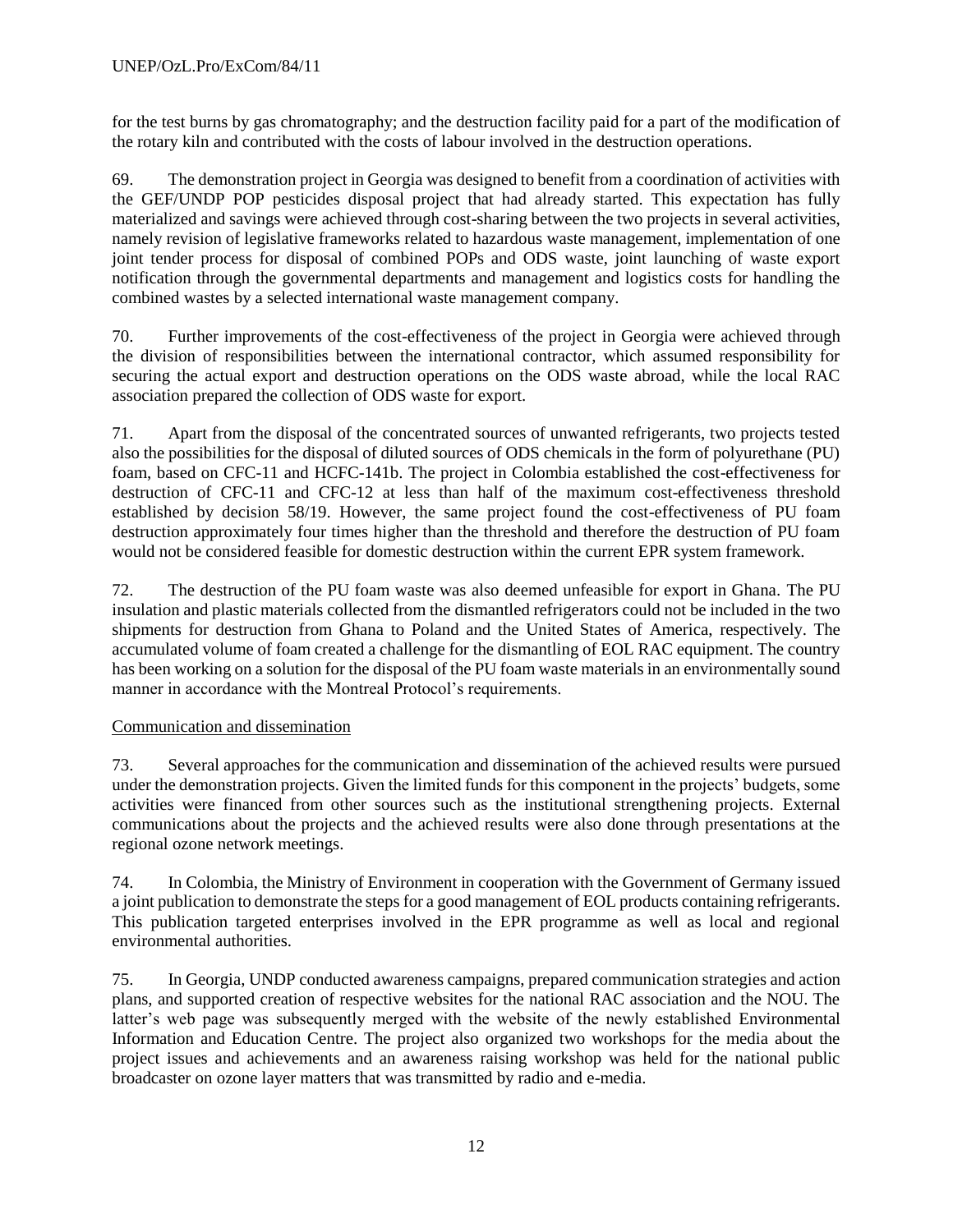76. In order to share the outcomes, challenges and lessons learned with other countries, the demonstration project in Mexico, the Ministry of Environment and Natural Resources, in cooperation with UNEP, arranged a study tour to the national destruction facilities for representatives of 11 countries of the region. In addition, the project produced three videos on the topics of unwanted ODS handling and destruction. The NOU with their counterparts in Chile, explored the possibility of destroying ODS hazardous waste from Chile, in Mexico.

77. The dissemination of information about the projects in Ghana and Nigeria was conducted through workshops, directed at various government departments, and seminars for staff of retail merchants participating in the collection and aggregation of ODS waste.

### Sustainability and replicability

78. The demonstration project in Colombia was undertaken within a broader policy framework consisting of an integrated approach to special and hazardous waste management, promotion of energy efficiency and the country's commitments under the Montreal Protocol. Under this framework, priority was given to the environmentally sound management of EOL ODS generated as a result of developing national policy initiatives in the RAC sector. The MLF support for demonstration of EOL ODS capture and destruction, made an important contribution to this framework, along with the national EPR programme and the bilateral financial support now in place should ensure sustainability.

79. The project in Colombia further demonstrated that efforts to secure the capture of ODS waste close to the estimated available ODS banks for destruction must be supported by an array of enabling factors and circumstances, including: strong policy commitment; supporting legislative and regulatory frameworks; established institutions; economic instruments; and public awareness. Due to an early recognition of these factors, the Government of Colombia fostered incremental evolution of these conditions in parallel with the ODS destruction project. Such enabling factors and conditions are complementary to the development and the demonstration of technological capabilities for ODS destruction.

80. Under the demonstration project in Georgia, a draft scheme was proposed for the sustainable collection and destruction of ODS waste to be accumulated in the country in the future. The scheme is based on a study that was conducted on the ODS wastes generation and accumulation rates, analysis of the existing national regulatory framework for ODS waste management, as well as the existing technological capacities for ODS waste destruction, locally and internationally. The study resulted in three alternative proposals for the financial sustainability of ODS waste collection and destruction in the country. The study was provided to the Ministry of Environment, but no action was taken by the Government to pursue any part of the proposals.

81. Experience from the demonstration project in Ghana offers another example worth following to ensure the sustainability of ODS waste destruction. The NOCC, until its forced shutdown, appeared to be a potentially sustainable establishment due the integration of the dismantling of EOL electrical equipment with ODS recovery and recycling operations, at the same facility. This arrangement provided extra revenue sources, through the sale of secondary materials, and has demonstrated what the Government and the private sector can achieve to ensure sustainability, without overreliance on external funding. Moreover, the project demonstrated a limited potential for the use of carbon financing for destruction of unwanted ODS.

82. The demonstration project in Mexico proved the importance of strengthening the national regulatory framework on ODS waste management in order to encourage the recycling centres to use a portion of the revenues from scrap material sales to finance ODS waste destruction. The project showed that increased availability of technological alternatives can lead to significant cost reductions of ODS waste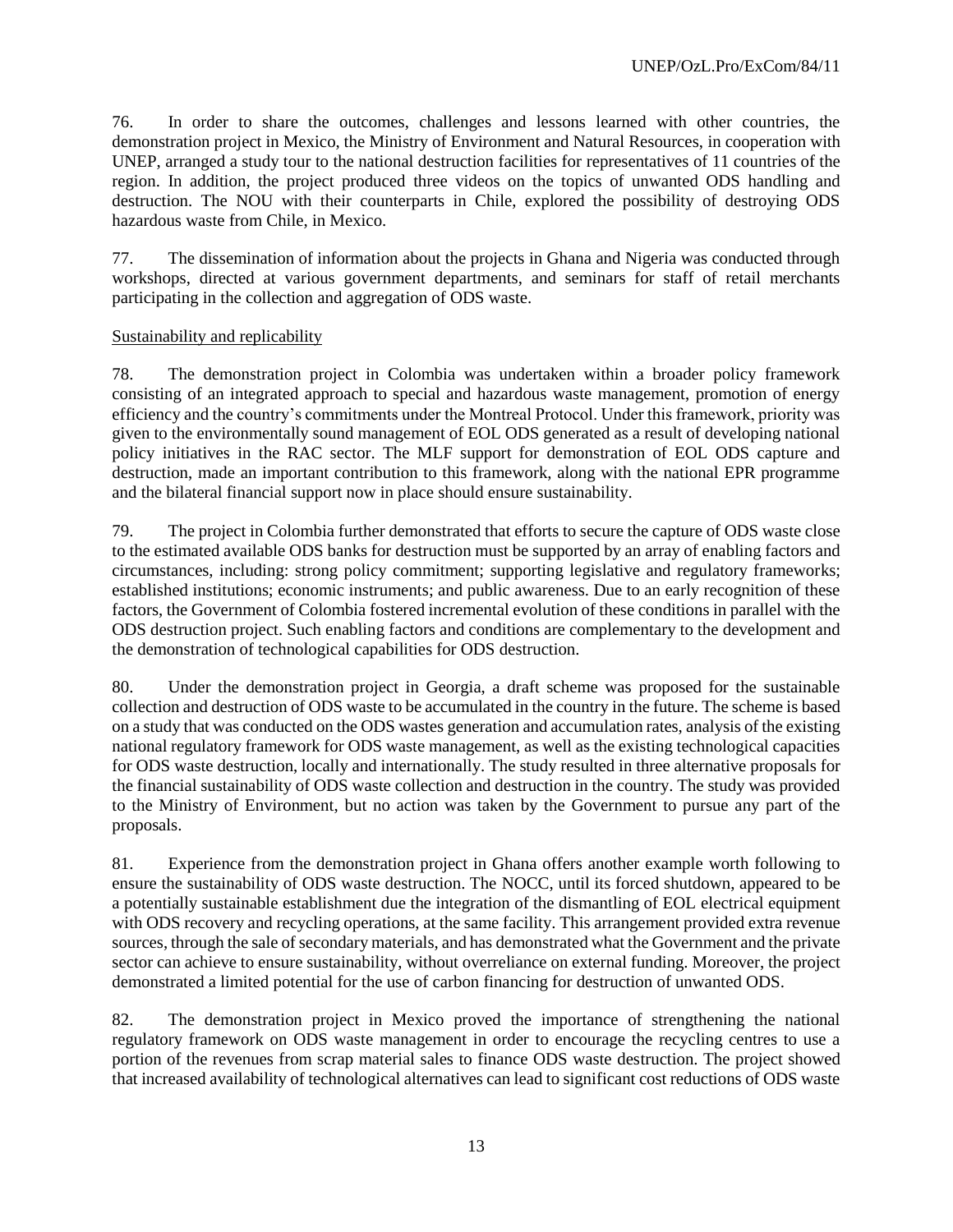destruction and demonstrated that co-financing schemes with ODS generators enable cost reductions of in-country handling and transportation of ODS waste.

83. The ODS destruction facility, established under the project in Nigeria, has demonstrated the feasibility of the destruction of ODS waste, in an Article 5 country, by incineration in rotary kilns. By the same means, the project also paved the way towards future local destruction of ODS waste, that will not rely on export. In order to enhance the sustainability of its operations, the ODS destruction facility in Nigeria, in addition to the already obtained national certification, should seek international accreditation to be able to offer its services to the neighbouring Article 5 countries.

# Gender related issues

84. Notable representation of women was found at the level of the project, in IAs (UNDP and UNIDO) and in the main ministries of the recipient countries. Traditionally, RAC servicing technicians were all male, due to the nature of the servicing operations. However, the first signs of a change were spotted in some of the projects under evaluation. In Colombia, the newly designed training programme for young technicians had 50 per cent female attendants. The RAC vocational training programme in Georgia recently recorded enrolment of the first two female trainees. In Mexico, women occupied relevant positions in laboratories and in the facilities used for ODS destruction and one of the Mexican RR&R centre is owned by a woman. In Ghana, the enterprise City waste, which owns the collection centre, is managed by a woman. The enterprise created about 500 jobs among which many are for women.

# **CONCLUSIONS AND LESSONS LEARNED**

85. The five demonstration projects on ODS waste disposal and destruction have achieved their objectives in testing feasibility of a variety of technological and logistical options as well as co-financing scenarios for collection, aggregation, disposal and destruction of unwanted ODS.

86. As indicated in the synthesis report on the pilot ODS disposal projects**<sup>7</sup>** and confirmed by the evaluation team, the total amounts of ODS waste actually destructed, destruction methods and cost-effectiveness of the destruction are summarized in Table 4.

| Country  | <b>Amount destroyed</b> | <b>Destruction method</b>           | <b>Cost-effectiveness</b>       |
|----------|-------------------------|-------------------------------------|---------------------------------|
|          | (mt)                    |                                     | $(US \frac{6}{5}kg)$            |
| Colombia | $15.1^{\rm a}$          | Domestic – HTI (rotary kiln)        | $5.98 - 6.20b$                  |
| Georgia  | 1.47                    | Export - HTI (France)               | 5.99 <sup>c</sup>               |
| Ghana    | 1.27                    | Export - HTI (Poland)               | No cost data given <sup>d</sup> |
|          | 1.0                     | $Export - HTI$ (the USA)            | 0.00 <sup>e</sup>               |
| Mexico   | 74.1                    | Domestic - argon plasma             | $9.20$ f                        |
|          | 39.1                    | Domestic - cement kiln incineration | 8.00 <sup>f</sup>               |
| Nigeria  | 1.5                     | Domestic – rotary kiln incineration | $29.82$ <sup>f</sup>            |

**Table 4. Summary of results of the pilot demonstration projects on ODS waste destruction**

<sup>a</sup> Total amount of liquid and gaseous ODS refrigerants as well as PU foams destroyed during test burns of the rotary kiln.

<sup>b</sup> Includes only net cost of destruction of liquid CFC-11 and gaseous CFC-12.

c Including all inland as well as maritime export transportation cost.

 $\rm^d$  No costs given as the amount of ODS waste was co-disposed with 5.2 mt of methyl bromide.

<sup>e</sup>Destruction costs covered by carbon credits at no cost to the project.

f Including cost of handling and in-country transportation.

 $\overline{a}$ <sup>7</sup> UNEP/OzL.Pro/ExCom/82/21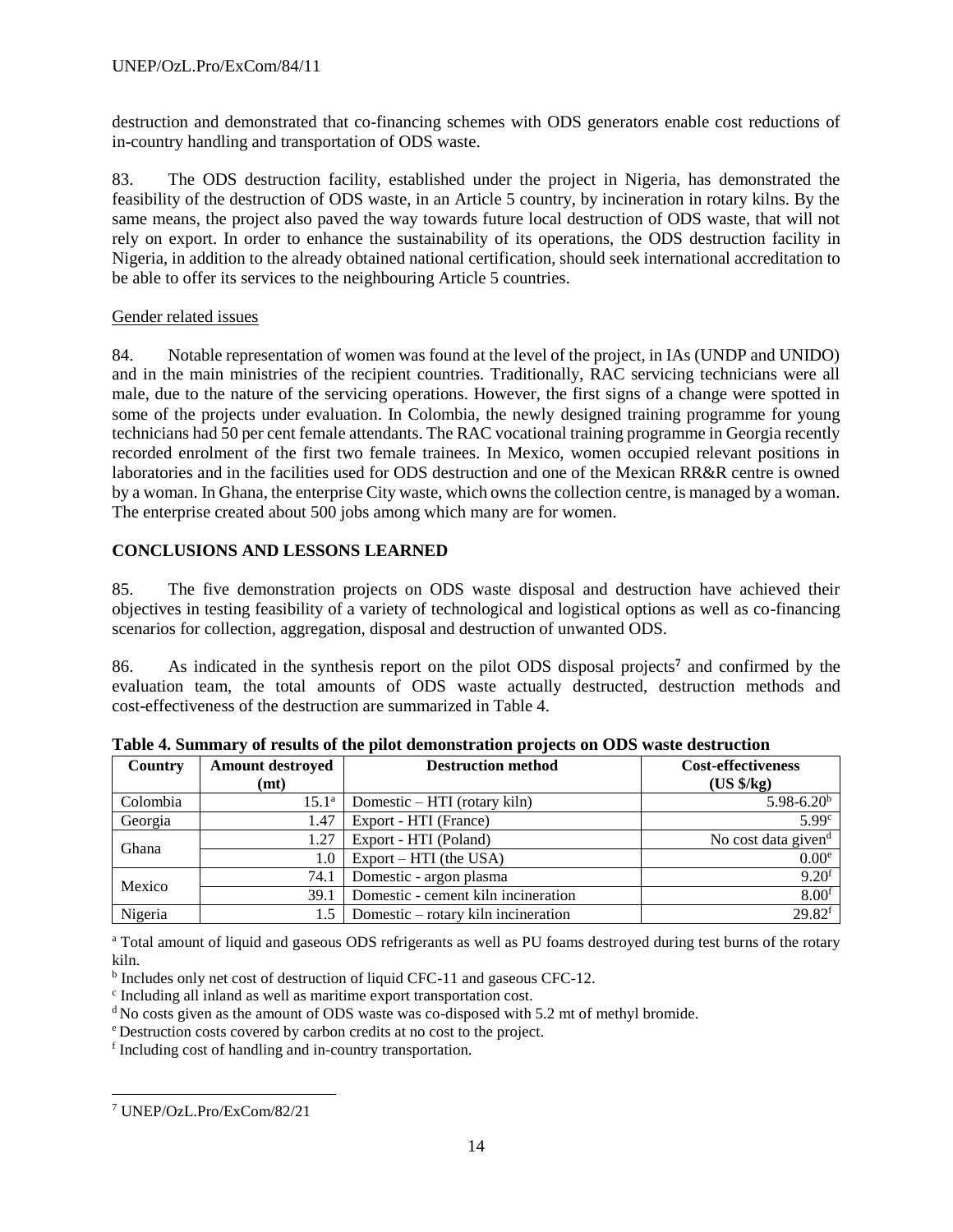87. Furthermore, the demonstration projects responded to the request of decision XX/7 that required the Executive Committee to commence pilot projects that may cover the collection, transport, storage and destruction of ODS, and as a matter of an initial priority to focus on assembled stocks of ODS with high net GWP.

88. Based on the analysis of the completion reports from the selected demonstration projects prepared by the project implementation teams, the projects resulted in emission reduction of  $665,711 \text{ CO}_2$ -equivalent tonnes. This amount was calculated based on the actual quantities and nature of ODS waste actually destroyed by the collective intervention of the five projects, as indicated in the synthesis report on the pilot ODS disposal projects<sup>8</sup> and shown in Table 5.

| Country                     | <b>Substance</b> | $GWP*$ | <b>ODS</b> destroyed<br>(mt) | GHG emission reduction (CO <sub>2</sub> -<br>eq.tonnes) |  |
|-----------------------------|------------------|--------|------------------------------|---------------------------------------------------------|--|
| Colombia                    | $CFC-11$         | 4,750  | 6.654                        | 38,000                                                  |  |
|                             | $CFC-12$         | 10,900 | 6.00                         | 65,400                                                  |  |
| <b>Subtotal</b>             |                  |        | 12.60                        | 103,400                                                 |  |
| Georgia                     | $CFC-12$         | 10,900 | 1.47                         | 15,990                                                  |  |
| <b>Subtotal</b>             |                  | 1.47   | 15,990                       |                                                         |  |
| Ghana                       | $CFC-12$         | 10,900 | 2.27                         | 24,765                                                  |  |
| <b>Subtotal</b>             |                  |        | 2.27                         | 24,765                                                  |  |
| Mexico                      | $CFC-11$         | 4,750  | 24.70                        | 117,325                                                 |  |
|                             | $CFC-12$         | 10,900 | 25.30                        | 275,770                                                 |  |
|                             | CFC-114          | 10,000 | 0.50                         | 5,000                                                   |  |
|                             | HCFC-22          | 1,810  | 40.10                        | 72,581                                                  |  |
|                             | HCFC-141b        | 725    | 0.20                         | 145                                                     |  |
|                             | HFC-134a         | 1,430  | 21.50                        | 30,745                                                  |  |
|                             | R-407            | 2,107  | 0.90                         | 1,896                                                   |  |
| Subtotal                    |                  | 113.20 | 503,462                      |                                                         |  |
| Nigeria                     | $CFC-12$         | 10,900 | 1.50                         | 18,094                                                  |  |
| <b>Subtotal</b>             |                  |        | 1.50                         | 18,094                                                  |  |
| <b>Total for 5 projects</b> |                  | 133.50 | 665,711                      |                                                         |  |

**Table 5. Global environmental benefits of the five demonstration projects**

**\*** Based on the IPCC 4th Assessment Report

89. Analysis of the project implementation and the evaluation field mission reports, prepared by independent international consultants, allow to draw a number of conclusions and lessons learned that are summarized below.

Project design

 $\overline{a}$ <sup>8</sup> UNEP/OzL.Pro/ExCom/82/21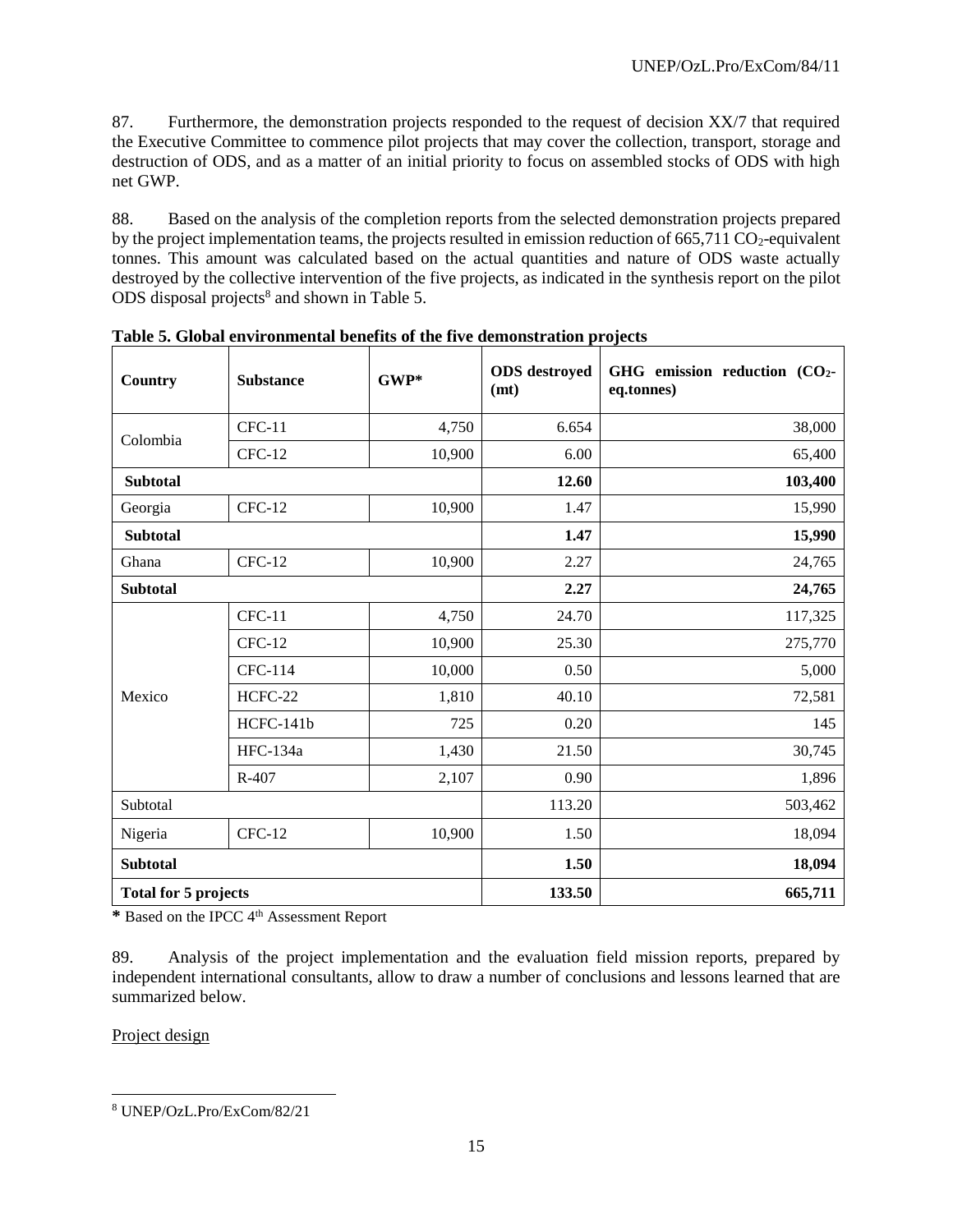90. Identification of stockpiles of unwanted ODS must be physically verified by on-site visits, thus ensuring accurate information is provided for the preparation of future activities. Information on collected ODS waste through questionnaire, surveys and other forms of remote communication are not reliable and should not be taken as an exclusive basis for the development of proposals for funding.

91. Inadequate legislation for prohibition of refrigerants venting, combined with the lack of suitable containers for safe storage of unwanted refrigerants causes sizeable losses of stockpiles of ODS waste available for destruction. Lengthy time gaps between the submission of proposals and approvals of funding for projects on ODS waste destruction could have impacts on the available quantities of ODS for destruction and thus negatively affect cost-effectiveness of the approved projects.

92. The projects designed for joint destruction of ODS waste with POPs/PCBs proved to be feasible only for export shipment of ODS waste to HTI incineration facilities. Domestic destruction of ODS waste in cement kilns, together with other types of hazardous chemicals, will require thorough optimization of conditions and possibly also additional capital investments at the destruction facilities.

Policies and regulations on ODS disposal and RR&R

93. Increasing capture of EOL ODS, for environmentally sound processing to a level that would ultimately be meaningful, in terms of global environmental benefit, will require effective enforcement of the current policy and regulatory measures, as well as establishment of supporting mechanisms such as mandatory EPR systems. Moreover, although the capture of refrigerants is relatively simple, the infrastructure available for this activity should be carefully assessed in the preparatory phase of future projects.

94. The tracking systems for ODS waste life-cycle, from waste generation to waste destruction, requires normalization. Presently, the different activities in the cycle are operated by different actors along various programmes. Establishment of ODS waste tracking will require institutional capacity building of the environmental authorities in order to strengthen their inspection, surveillance and enforcement functions.

95. Specific national policies are needed to ensure safe storage of unwanted ODS stockpiles, in particular, a ban on the reuse of disposable refrigerant cylinders is highly recommended. The reuse of such cylinders is highly dangerous and is prohibited in all non-Article 5 countries and cylinder manufacturers, and should not be allowed in Article 5 countries.

# Collection of ODS waste and selection of destruction technology

96. Although the temporary use of non-refillable cylinders for collection of ODS waste could be considered relatively safe, there are certain hazards associated with their transportation and storage. Mishandling or improper usage of non-reusable cylinders can lead to liabilities, personal injuries and/or property damages. Funding for future ODS destruction operations (e.g., under HPMPs) must include the purchase of approved refillable cylinders as well as a means of supervisions and enforcement to ensure the ODS is stored and transported, in line with the approved international standards and practices.

97. The feasibility of domestic destruction of CFC refrigerants, through the technology of high-temperature rotary kiln incineration, was demonstrated by the successfully conducted test burn programme in one rotary kiln incinerator in Colombia and by the destruction of relatively small quantities of ODS waste in a similar facility in Nigeria. However, the test burns performed during the projects were conducted on waste CFC refrigerants in view of the most abundant EOL refrigerants in the unwanted ODS stockpiles. For destruction of unwanted HCFC, as well as HFC-based refrigerants, new test burns will be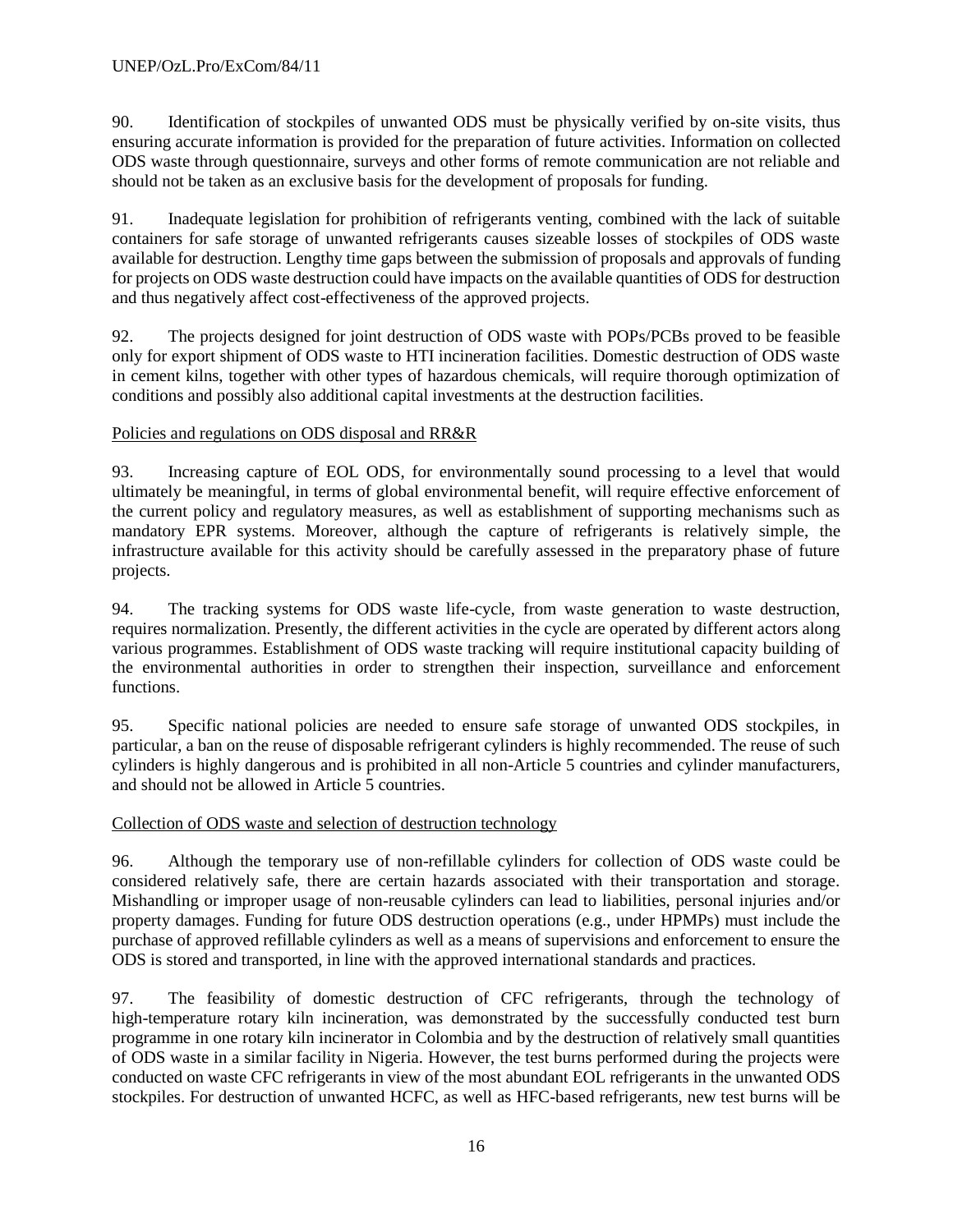necessary. Also, the productivity of the destruction process at the selected facility in Colombia was found relatively low, hence more destruction facilities would be necessary to cope with higher streams of unwanted refrigerants.

98. Since only the destruction of ODS waste was eligible for funding under the demonstration projects, it restricted the choices of the recipient countries for the management of ODS stockpiles and the selection of disposal strategies. It would be beneficial if, for future ODS destruction activities, both collection and destruction were eligible for funding. Instead of a restriction on the type of activities, a cost-effectiveness threshold could be applied to reduce the total cost borne by the donor. This would give countries a greater flexibility in designing projects that fit their national circumstances.

99. The project in Mexico proved that the incineration of ODS waste in a cement kiln is a cost-effective ODS destruction technology. However, as capital investments are required into emission control and continuous monitoring devices, the investments are justified only for higher streams of ODS waste generation.

100. Unwanted stockpiled ODS can contain sizeable quantities of CFCs blended with HCFCs and HFCs that cannot be separated prior to destruction. Availability of advanced equipment for analysis of ODS waste mixtures and training on identification refrigerants are the essential requirements for the selection of proper handling of unwanted refrigerant mixtures and the technology for its destruction.

### Synergies with co-funded projects

101. Projects funded by two separate funding mechanisms (i.e., the MLF and the GEF) can collaborate only on condition that the project planning/approval cycles can be aligned to the extent possible. The demonstration project in Georgia benefitted from the GEF-POPs project. However, this synergy could be difficult to replicate considering the relatively longer time for preparation and approval of the GEF medium-and full-size projects and the fact that, on matters not required for compliance with the Montreal Protocol (i.e., ODS waste management), MLF-funding is only available once. Therefore, replicability in other countries depends on planned or ongoing GEF/POPs programmes in those countries and the possibilities for synchronisation with MLF funding options.

102. Implementation of the demonstration projects has also provided the relevant national stakeholders with information on real costs of the ODS waste collection and transportation to the destruction facilities abroad. This financial information will be important in the future, as there are plans for the construction of regional ODS destruction facilities that could be used for final disposal of ODS waste from LVC countries.

103. Apart from the evidence of practical feasibility and the rationale for the joint approach of the MLF and the GEF, the joint activities could also facilitate communication between the NOO and other hazardous waste focal areas in the government setting, as other waste management departments get first-hand involvement in the ODS-related work.

104. Collaboration with bilateral agencies could serve as complementary means for addressing issues identified in the course of implementation of the ODS destruction activities. For example, the collaboration of the demonstration project in Ghana with the project funded by the Government of Germany enabled procurement of a cross flow chopper with an integrated foam blowing agent absorption system with an active carbon storage, in order to process stockpiles of PU foams that could not be addressed by the MLF project.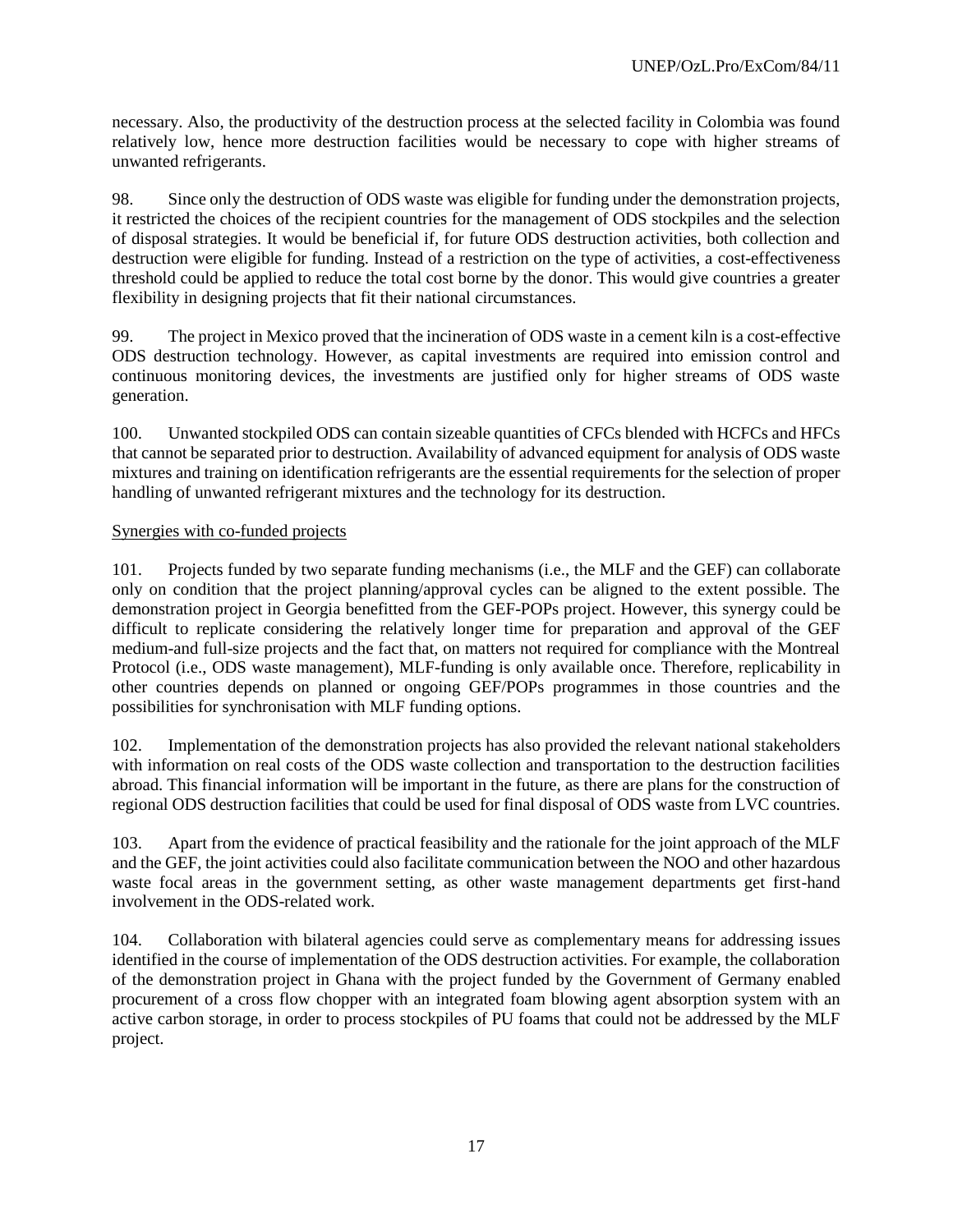### **Recommendation**

- 105. The Executive Committee may wish:
	- (a) To note the final report on the evaluation of the pilot demonstration projects on ODS disposal and destruction contained in document UNEP/OzL.Pro/ExCom/84/11; and
	- (b) To invite the bilateral and implementing agencies to apply, when appropriate, the lessons learned based on the key findings of the evaluation of the pilot demonstration projects on ODS disposal and destruction.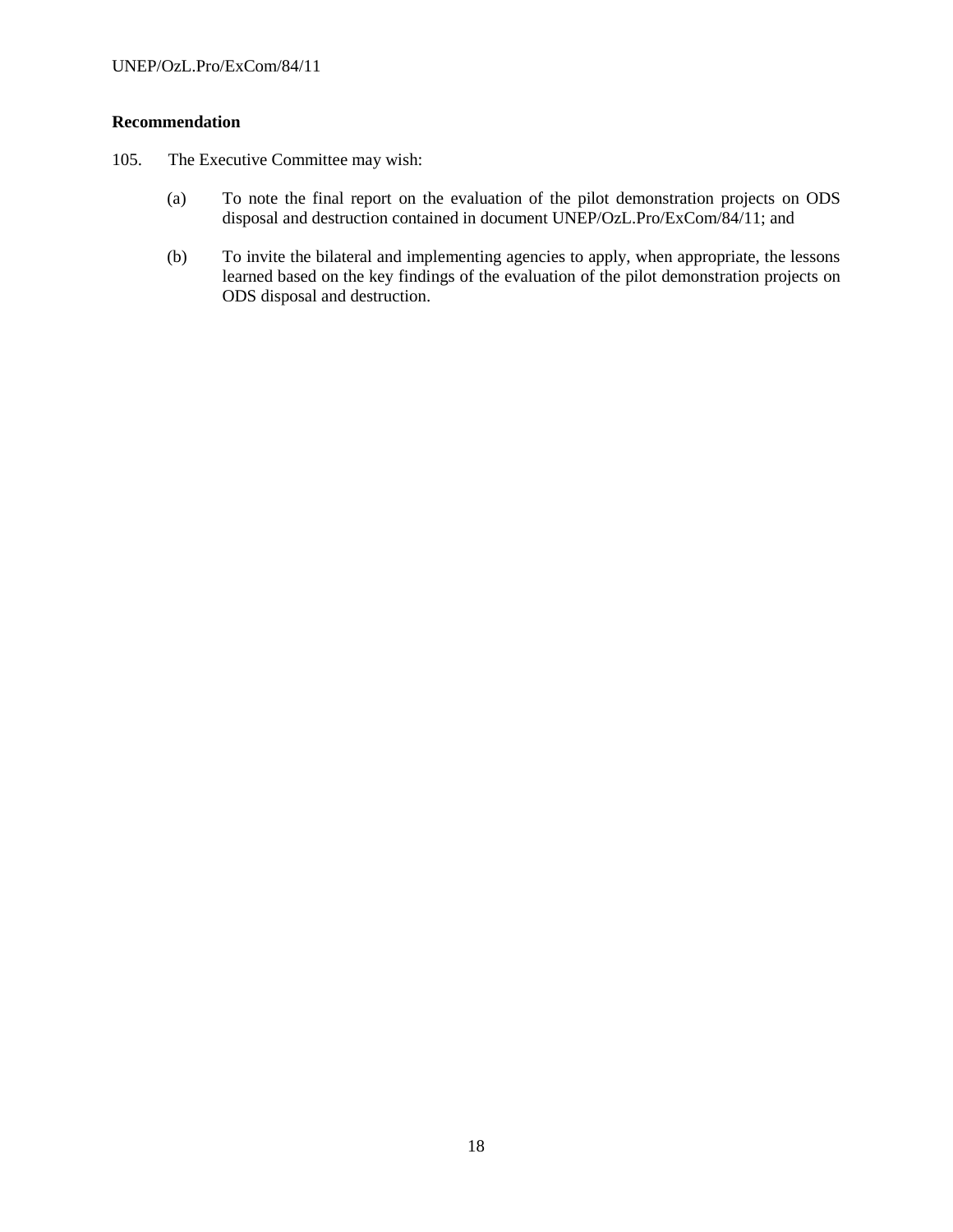### **Annex I**

### **TERMS OF REFERENCE FOR THE SECOND PHASE OF THE EVALUATION OF THE PILOT DEMONSTRATION PROJECTS ON ODS DISPOSAL AND DESTRUCTION IN CONJUNCTION WITH RECOVERY, RECYCLING AND RECLAMATION (RR&R) ACTIVITIES**

### Evaluation objectives and main issues

1. Based on the findings of the desk study, on issues raised in the reports from various countries and on the synthesis report submitted at the 82<sup>nd</sup> meeting<sup>9</sup>, the evaluation will focus on the sustainability of the results of the ODS disposal and destruction projects implemented, as well as on the contribution of RR&R activities. It will inquire whether the destruction capability demonstrated through the pilot project can move to a sustainable model and on how this is sustained by a legal and regulatory framework and by a public awareness component. It will stress the need for waste prevention mechanisms and on enhancing the spirit of ownership and responsibility of the stakeholders.

2. The evaluation will analyse what were the limitations of such a model, the reasons of these and their impact on the productivity and cost effectiveness in destroying the ODS. Furthermore, it will analyse the reasons for delays and will summarize lessons learned from project implementation.

3. More specifically, the following issues will be addressed:

# Project design

- (a) What were the changes made in the approach for the project as compared to its original approval, and the justification for these changes?
- (b) Describe the type and amount of ODS that was destroyed, how consistent it was with the approved proposal. If there are differences, what was the cause?
- (c) Was the project designed around an existing ODS destruction facility (i.e., rotary or cement kiln) in the country, or was the ODS waste proposed to be exported? What modifications were needed to make the ODS destruction facility equipped to meet the standard of 99.99 per cent DRE for ODS destruction?
- (d) Describe the existing framework for waste management in the country that facilitated project implementation and how it was it improved as a result of the project?
- (e) What was the impact of the existing recycling, recovery, and reclamation (RR&R), centres available in the country in the overall determination of ODS wastes in terms of the logistics for refrigerant collection? How many of these R&R centres were established under Multilateral Fund projects and how many are privately operated? What challenges exist for increasing recovery?

 $\overline{a}$ <sup>9</sup> UNEP/OzL.Pro/ExCom/82/21.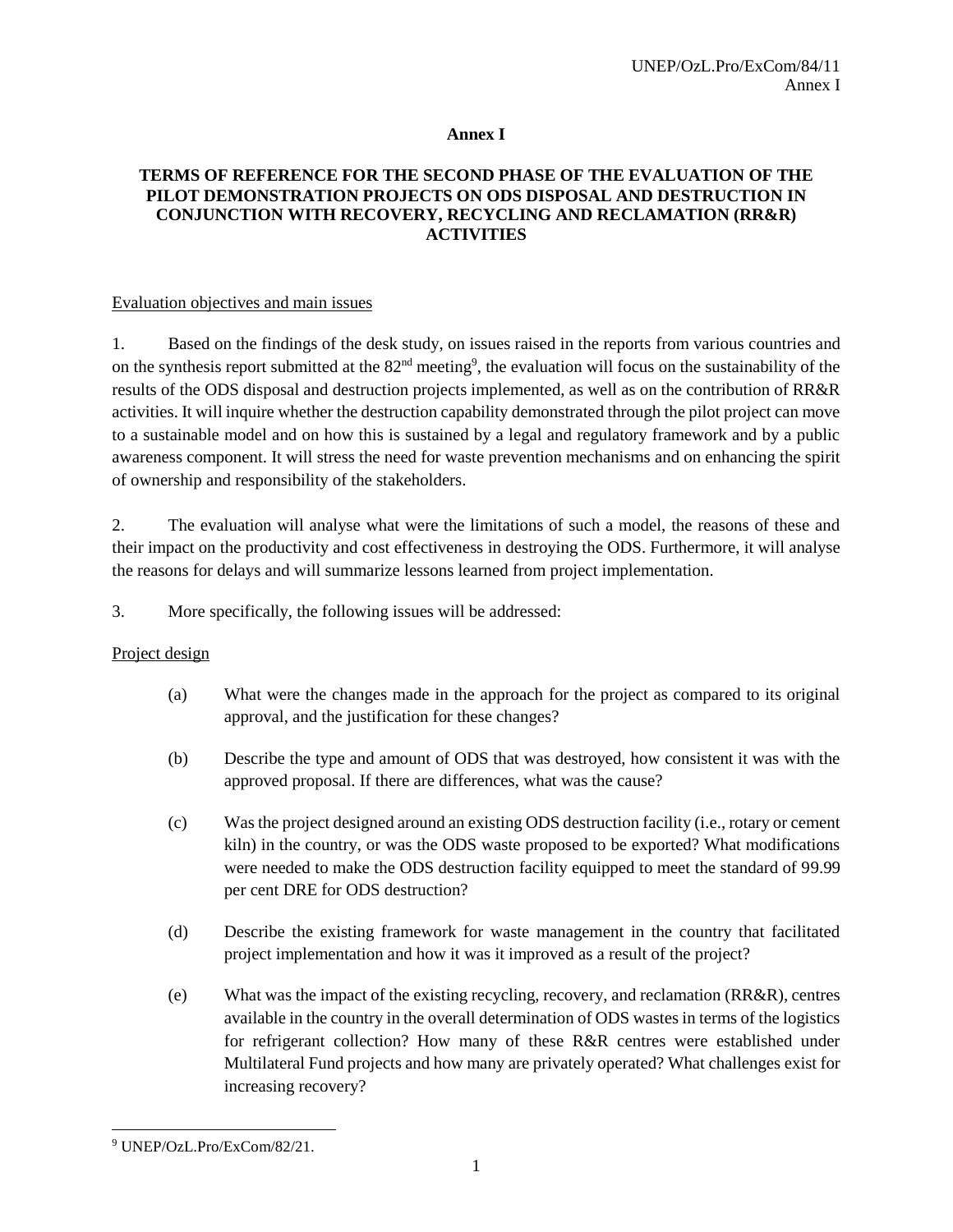- (f) Where projects were originally designed to look at synergies with similar projects and initiatives, or projects dealing with other organic pollutants destruction, how was this collaboration designed (e.g., funded by the Green Energy Fund)? For other projects, which did not include this component, were considerations made during project implementation of looking at such synergies to meeting national obligations under the Stockholm Convention on Persistent Organic Pollutants?
- (g) How did the project integrate elements that ensured the quality (including type, purity, location and ownership) of the ODS waste that was to be destroyed?
- (h) Was the foreseen management and financial set-up in the approved project achieved in implementation? If not, why? How was the management of end-of-life ODS integrated into the countries' overall hazardous waste and/or refrigerant management system?

### Policies and regulations related to ODS disposal and destruction and RR&R

4. According to the desk study and the subsequent synthesis report, changes were required in the existing national policy and regulatory infrastructure for the implementation of the ODS waste disposal projects. This primarily concerned the revision of the legal framework related to ODS waste management.

- (a) What type of changes were made the existing national policy and regulatory infrastructure to facilitate the implementation of the ODS destruction projects? Describe all changes, and the specific new regulations that resulted from the project. Likewise describe those that were required but not implemented and why. Was the project implemented as part of a larger national policy framework, which was part of an integrated approach to special and hazardous waste management?
- (a) Describe the regulations that were established during project implementation that mandated ODS and other waste collection efforts and standards such as the extended producer responsibility (EPR) or the waste electrical and electronic equipment (WEEE) recycling management programme and how these facilitated the implementation of the demonstration projects
- (b) In the case of exporting ODS for destruction, describe the changes required in the legal framework allowing or prohibiting such activity? What motivated the Government to decide to export waste instead of destroying it and what were the problems encountered? Was this decision in agreement with the Basel Convention on the Control of Transboundary Movements of Hazardous Wastes and their Disposal? Was there any exemption for ODS export?
- (c) For those countries that lacked regulatory mechanisms requiring safe disposal and destruction of ODS waste at project inception, did the results from the pilot projects provide opportunities to introduce requirements for decommissioning ODS-containing refrigeration equipment, including obligations to dispose of such waste, and to put in place mandatory requirements for destroying ODS?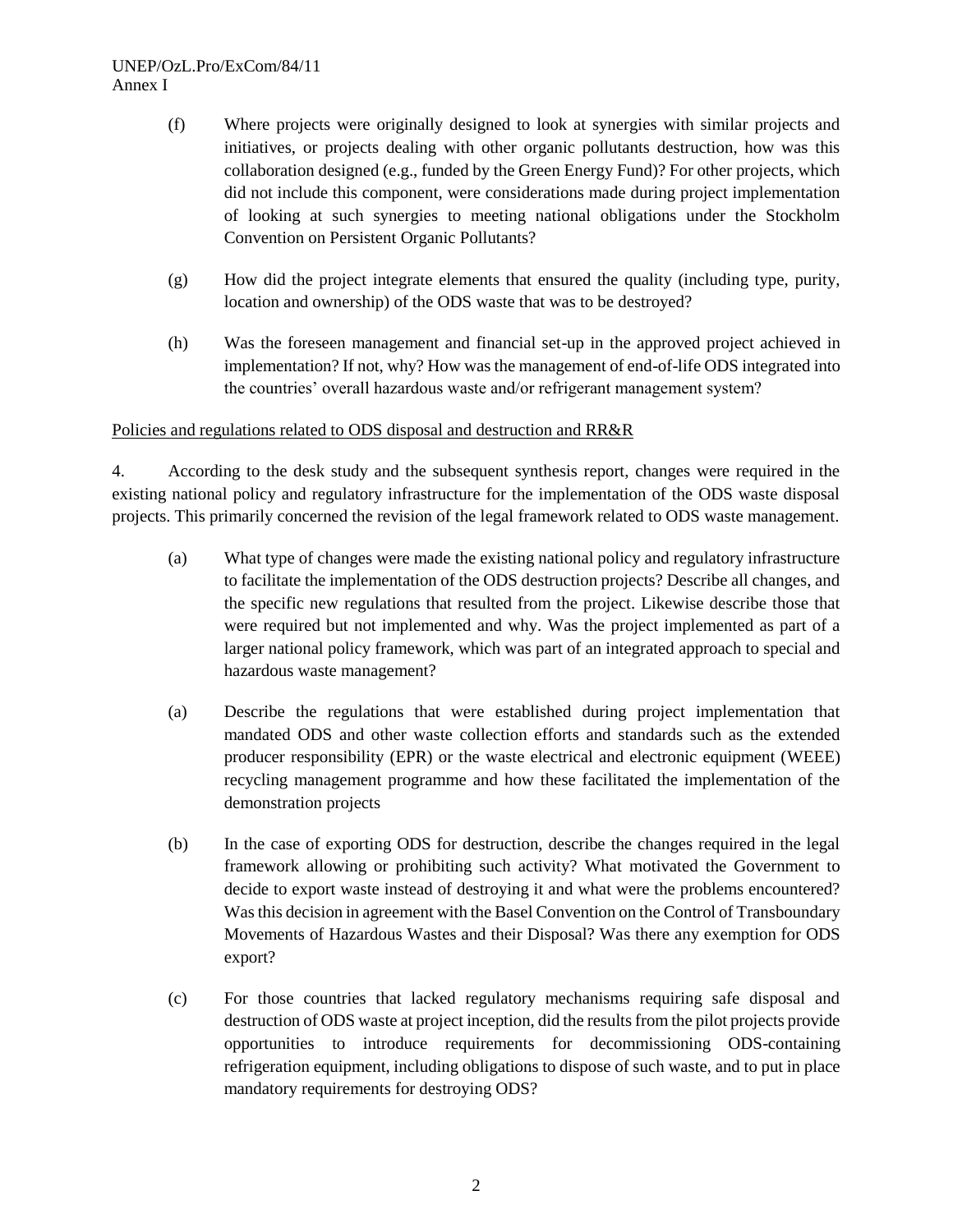- (d) What Ministries were involved in the project implementation? Was there a synergy or network of coordination among the Ministries involved? Was there any training of their personnel on the harmful effect of ODS and the need for destruction, recycling/reclamation or export? Were there any legal limitations for any of the Ministries involved for facilitating the project?
- (e) How was the coherence among national policies on waste disposal and destruction, recovery, recycling and reclamation with existing regional regulations (e.g., European Union) and how has this facilitated the formulation of a disposal and destruction national legislation?

#### Approaches in collection, destruction and selection of technology

5. How was waste collected and aggregated? Was there an institutionalized collection system at the national and/or local level (collecting and dismantling end-of-life (EOL) electrical appliances including domestic and commercial refrigeration equipment, home appliance replacement and EPR programmes)? What was the role of recovery and recycling centres or of networks in collection?

6. The desk study found out that there were only two main approaches selected in the sample countries, namely domestic destruction through local facilities and export of the ODS waste abroad.

- (a) How was the identification and selection of destruction technology undertaken? Were there various options for destroying ODS waste considered? What was the process of validation of the technological, economic and environmental effectiveness of these?
- (b) Was there an existing technology that needed modification and if yes, which one? What were the challenges in adapting existing infrastructure (e.g., cement kilns, rotary kilns and chemical incinerators)? What was the participation of stakeholders in this process? Were there preliminary discussions with or monitoring of potential suppliers?
- (c) What was the result of the technology used for destruction in terms of *inter alia* emissions and cost-effectiveness?
- (d) What were the criteria for choosing the facilities included in the projects?
- (e) Was recycling or reclamation of ODS considered? If so, how?

#### Storage and transportation of ODS waste

7. What was the procedure to identify and select ODS waste storage facilities (e.g., existing recovery/reclamation/collection centres or other)? How was the assessment process carried out? Were there bidding mechanisms put in place and what were the challenges? How were these facilities equipped? (e.g., storage cylinders to allow aggregation of waste refrigerants at the national level).

8. How was the transportation of ODS waste organized? How did it contribute to the total cost of disposal and destruction? Was there appropriate equipment (e.g., iso-tanks) available?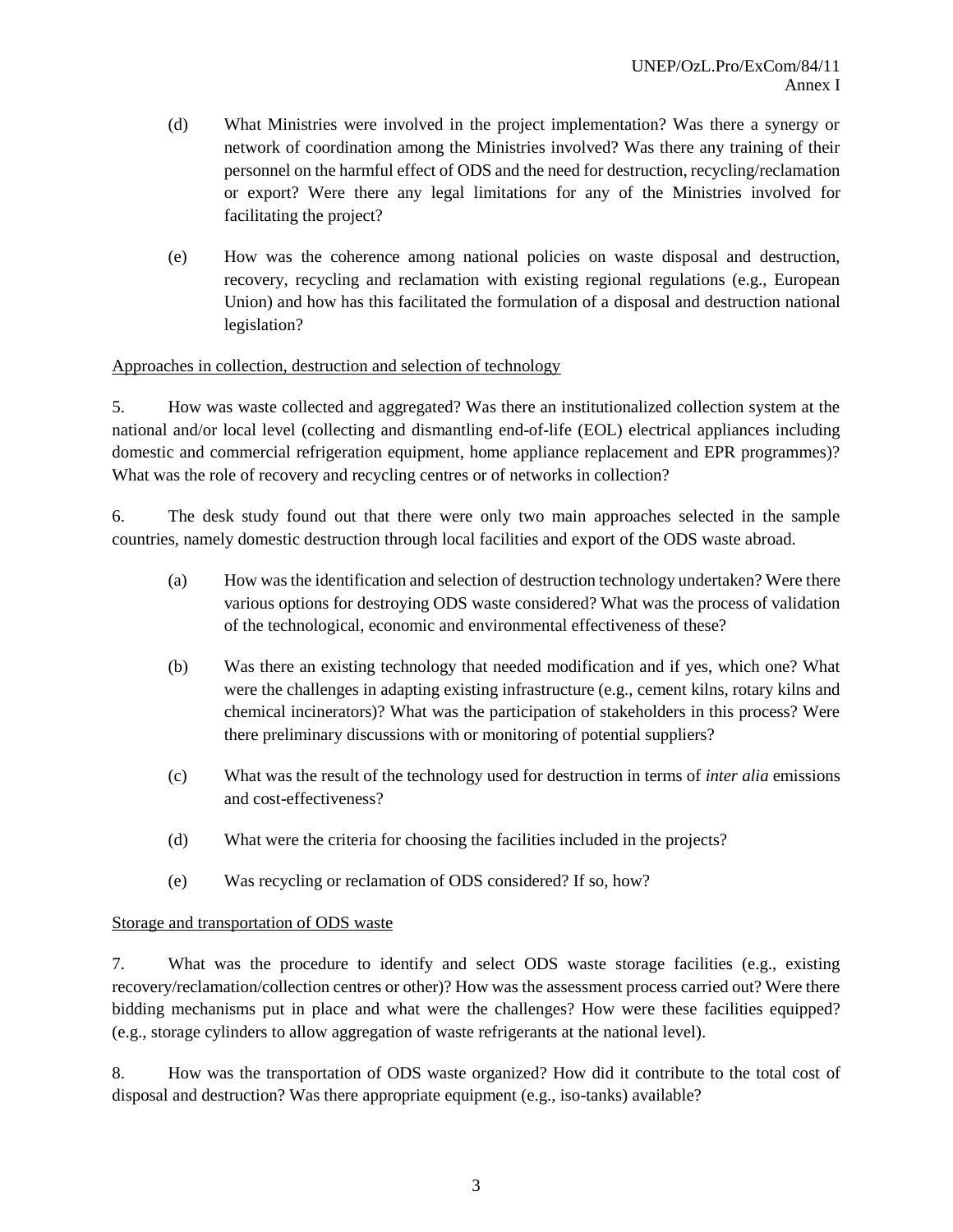### UNEP/OzL.Pro/ExCom/84/11 Annex I

9. Were the requirements of the Basel Convention applied during transboundary transportation of the waste?

# Monitoring and verification of the destruction

- (a) How is the destruction of ODS waste properly accounted for? Were databases for data collection and storing created if yes, please describe? How were there monitoring plans devised? Were the database and monitoring process institutionalized and improved upon to sustain the subsequent ODS destruction activities?
- (b) Is it possible to trace dismantled ODS equipment, if so how?
- (c) When ODS were extracted from EOL equipment, did the model include recovery and recycling or disposal of residual materials? Was any cost or revenue generated from this? Is there a system of certificates provided to the enterprises from which ODS have been picked up?

# Technical assistance and training

10. What were the needs in technical assistance, legal and institutional of various countries and how were these met? Was training of national experts, environmental audits of the facilities and environmental management plans provided? Where did the training take place? Who was trained and in which area? Was standard Basel Convention on the Control of Transboundary Movements of Hazardous Wastes and their Disposal documentation provided during the training?

11. How was the certification of servicing companies and technicians organized to ensure proper handling and collection of used refrigerants?

12. Were there and if yes, how were they organized, training workshops on aggregation of ODS stocks for destruction as well as for improvement of the recovery and recycling systems and what were the main challenges in identifying and attracting trainees?

# Financial aspects

- (a) Was funding for the demonstration projects adequate? If not, which components (e.g., storage or transportation) were not adequately funded and why?
- (b) What specific opportunities were found for leveraging co-financing for a selfsustained ODS destruction system? What challenges were encountered in securing co-financing? What co-financing modalities were explored and which were successful? Are other modalities being explored, and if so, what are they?
- (c) What specific opportunities were found for leveraging co-financing for a self-sustained ODS destruction system? What challenges were encountered in securing co-financing? What co-financing modalities were successful and why?
- (d) What were the costs assessed in the project design? What were the costs after completion of the project, compared to those planned? If there were differences, what were the reasons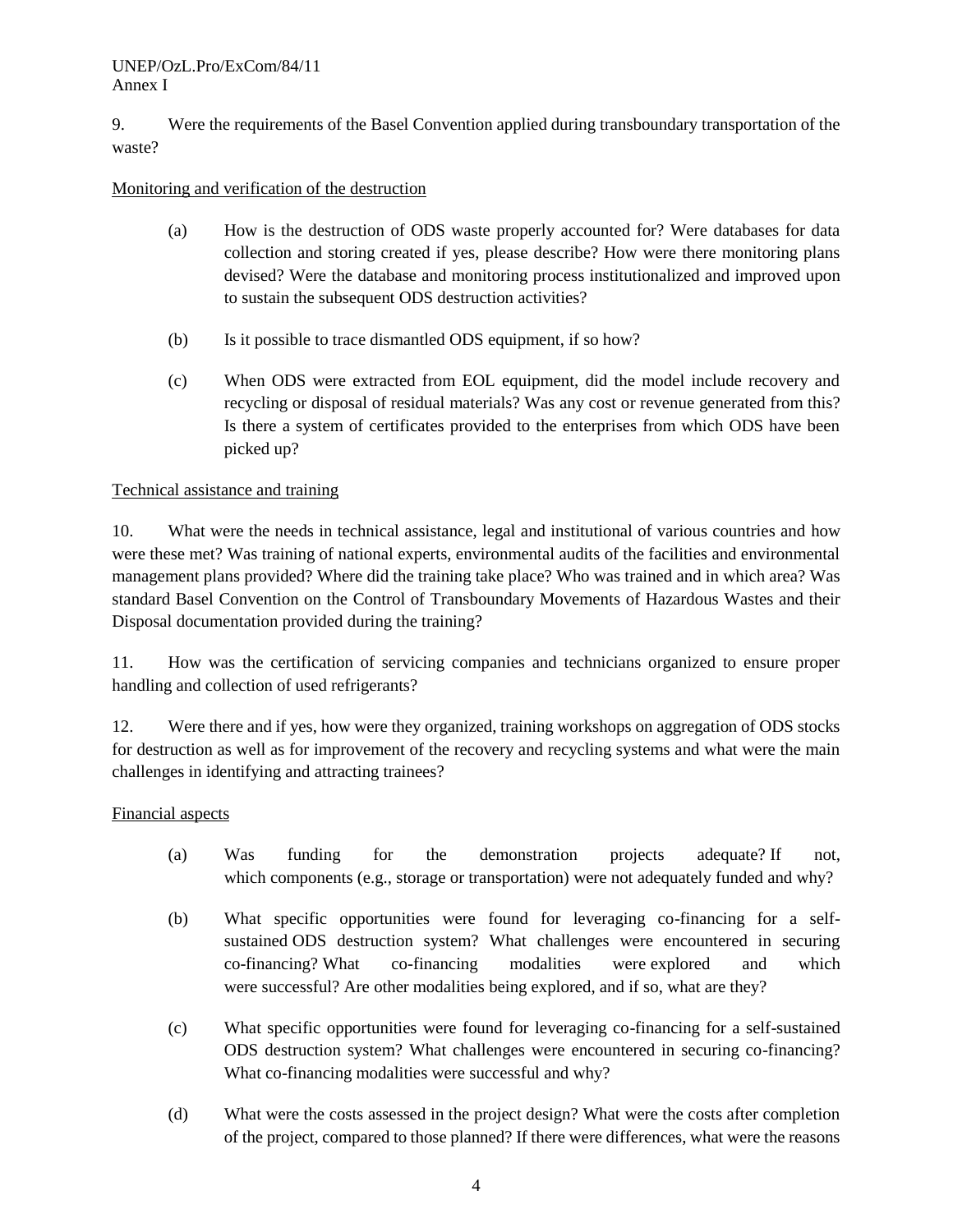for these differences? How were costs affected relating to the implementation of policies and regulations in the country?

- (e) Did the business model established for ODS disposal/destruction include the following?
	- (i) Type of ODS included;
	- (ii) Expected amounts of ODS to be collected for a successful operation; and
	- (iii) Funding sources mobilized and included into the model (i.e., link to carbon credits in voluntary markets; national regulation incentives; suppliers co-financing for EOL collection of equipment, cost savings through cost-sharing with similar projects)?

#### Communication and dissemination

13. What were the communication mechanisms (e.g., workshops and seminars) and what were the challenges encountered? What were the national or regional communication platforms on ODS waste disposal (e.g., forums and conferences) to disseminate and promote information and lessons learned from successful experiences? Were there similar activities related to RR&R?

14. How was the coordination and communication among various actors in both disposal and destruction and RR&R areas been organized?

15. What has been the political and industrial response towards such projects and what consequences with regard to project implementation were observed?

#### Sustainability and replicability

16. What needs to be taken into account when designing a viable and sustainable business model for ODS disposal and destruction? How can a mechanism of waste prevention be implemented, what are its main elements and what are the main challenges to its implementation?

17. What changes need to be brought to the national and/or local policy and regulations framework to encourage waste prevention and effective collection, storage, transportation and destruction of existing ODS waste?

18. What are the measures implemented or that need to be implemented to promote the idea of ownership at the institutional level as well as to increase responsibility among refrigeration suppliers and distributors (e.g., EPR or other)? How can this be monitored?

19. Some LVC countries (i.e., Georgia and Nepal) implemented the project and came out with protocols, which could be implemented in other LVCs.

- (a) What is the feasibility of implementation of these models? What are the conditions needed for this protocols to be implemented in other countries and what are the potential challenges?
- (b) What were the solutions of self-funding for sustainability?